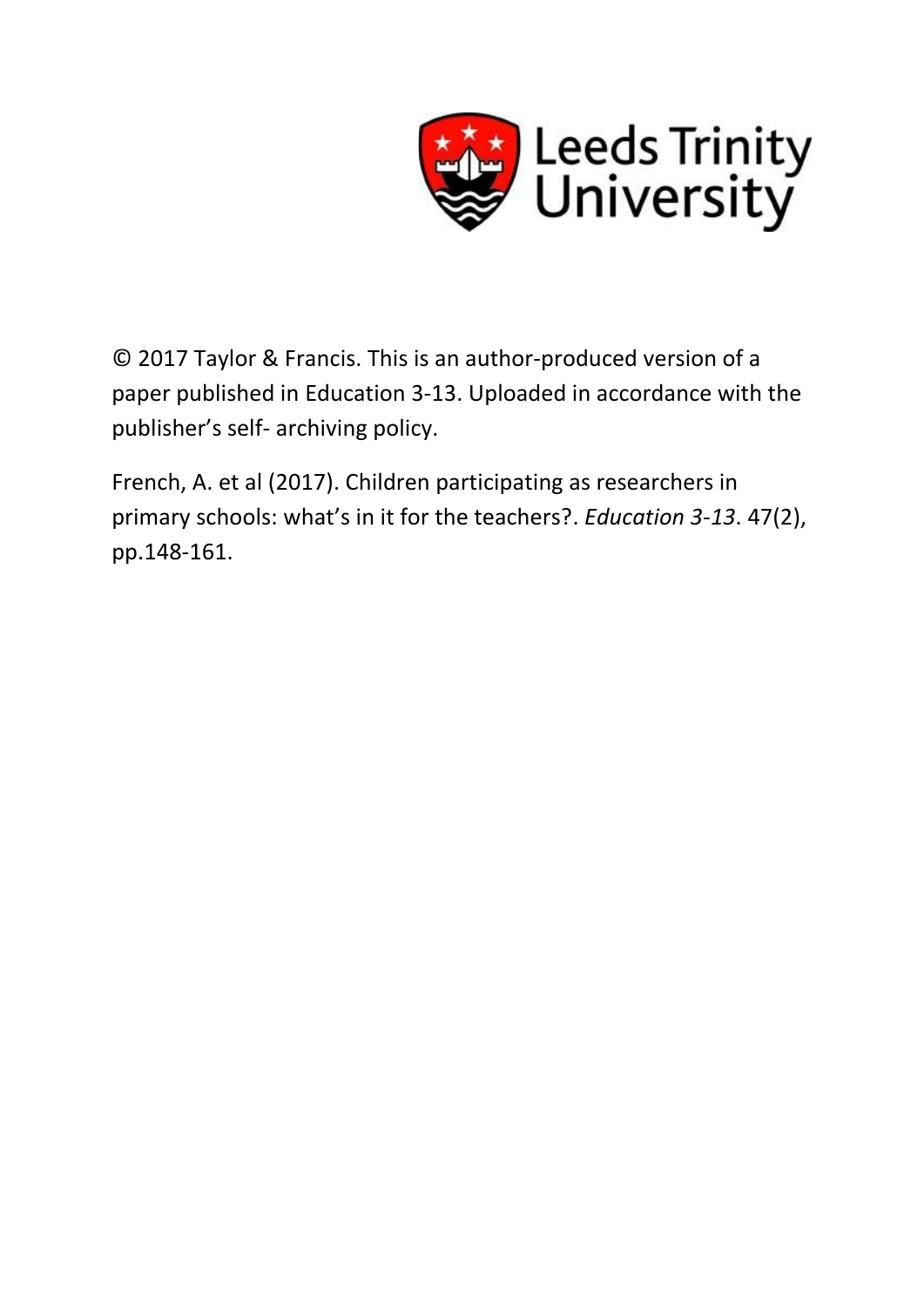# **Children participating as researchers in primary schools: what's in it for the teachers?**

[Amanda French](http://www.tandfonline.com/author/French%2C+Amanda), [Rose Lowe](http://www.tandfonline.com/author/Lowe%2C+Rose) & [Elizabeth Nassem](http://www.tandfonline.com/author/Nassem%2C+Elizabeth)

# **ABST Abstract ARACT**

Whilst within universities, research on rather than with children/pupils is a wellestablished methodology, this paper reports on teachers' responses to a schools and university-based partnership project, 'Pupils as Research Partners in Primary (PARPP), which works to co-create pupil-led research opportunities for pupils in research projects informed by pupils' experiences in primary schools. A previous paper, French and Hobbs, [(2017). "'*So How Well Did It Really Go*'? Working with Primary School Pupils as Project Evaluators: A Case Study." *TEAN Journal* 9 (1): 56–65] reported on how one PARPP project had a beneficial effect on pupils and their school environment. For this paper the project team interviewed a number of teachers whose pupils in the partner schools were involved in the pilot study phase of the project. Specifically, the teachers were interviewed to ascertain if the involvement of pupils, as lead researchers in projects exploring various aspects of the school environment, had impacted on their perceptions of pupil-led research. Findings suggest that the experiences of teachers in schools where PARPP projects had taken place had led them to re-evaluate the practicality and desirability of encouraging pupils to actively to research their school environments.

KEYWORDS: [Children and research,](http://www.tandfonline.com/keyword/Children+And+Research) [participatory methodologies,](http://www.tandfonline.com/keyword/Participatory+Methodologies) [teacher research](http://www.tandfonline.com/keyword/Teacher+Research)

# **Introduction**

This paper draws on findings from a project, 'Pupils as research partners in primary' (PARPP), which is a school- and university-based partnership that co-creates pupilled research opportunities and activities in primary schools. Regionally, PARPP aims to encourage the growth of a research community network for primary schools (for pupils aged 4–11) who are already working in partnership with the university through its initial teacher training (ITT) and postgraduate teaching programmes. The university in this study is located in the West Midlands in England, UK, which has a growing reputation for innovation and excellence in child-led research. It regards PARPP as an exciting way to enhance and promote their existing work in this area in line with the recent BERA/RSA report [\(2014B](http://www.tandfonline.com/doi/full/10.1080/03004279.2017.1414280)ERA. 2014) which states in its Introduction that:

… schools and colleges [should] become research-rich environments in which to work [and] that teacher researchers and the wider research community work in partnership, rather than in separate and sometimes competing universes.

In universities, research with young children is already well-established, for example, the Open University's Children's Research Centre [\(http://childrens-research-](http://childrens-research-centre.open.ac.uk/)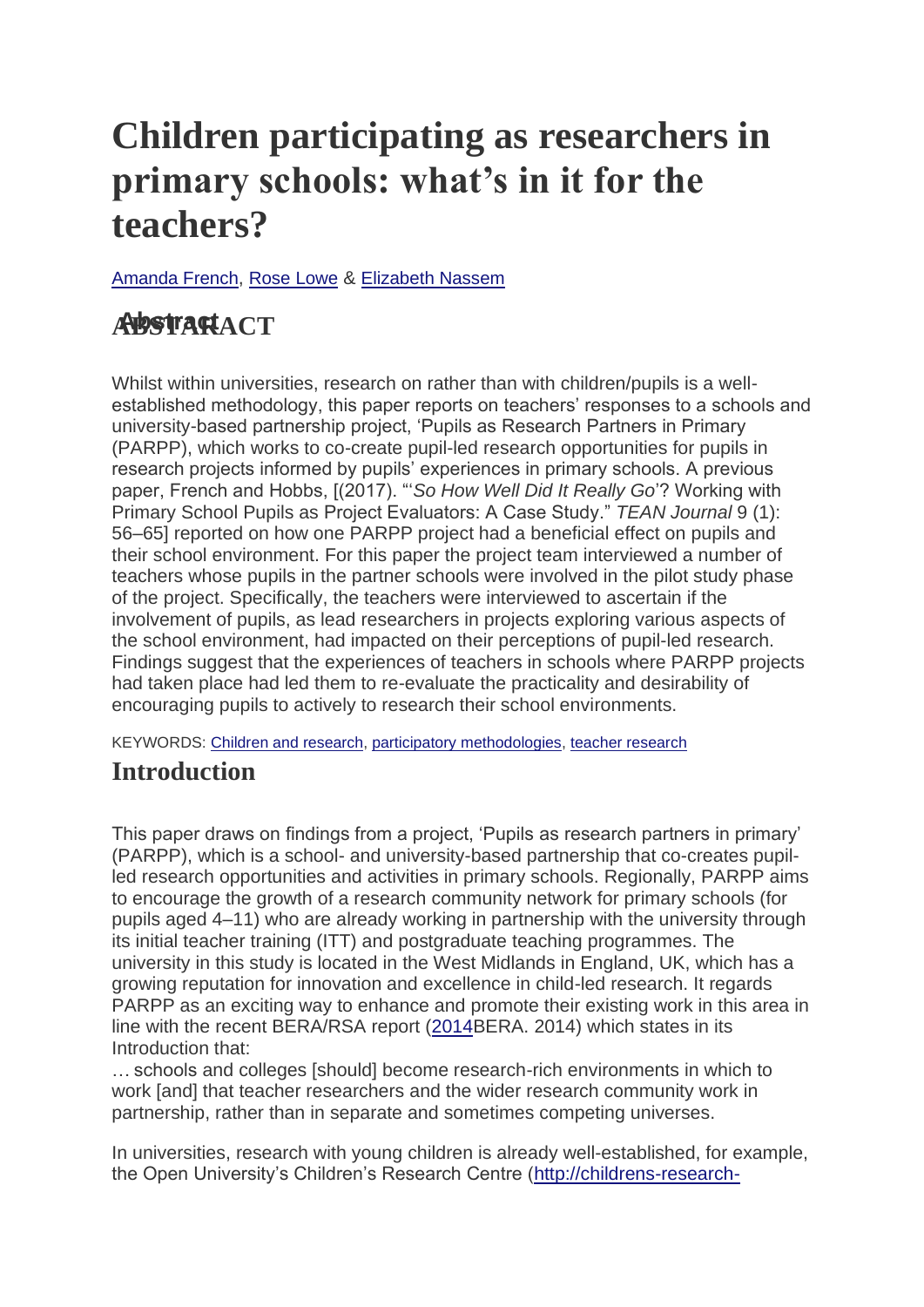[centre.open.ac.uk\)](http://childrens-research-centre.open.ac.uk/) was created to support and promote research by children in the UK. Other Childhood Studies and Early Years departments have pioneered the use of innovative research practices, often developed out of work in and around children's agency and rights. This includes Clark and Moss's ground-breaking work on the Mosaic approach [\(2001\)](http://www.tandfonline.com/doi/full/10.1080/03004279.2017.1414280); explorations into the ethical implications of new research methodologies for working with children (Greene and Hill 2005), the work of academics drawing on Deluzean and feminist research traditions for their work with and on children (Jones et al. [2014\)](http://www.tandfonline.com/doi/full/10.1080/03004279.2017.1414280). These innovations are in addition to the challenges thrown down to traditional conceptions of childhood by academics (House 2011; Osgood [2016\)](http://www.tandfonline.com/doi/full/10.1080/03004279.2017.1414280) and wider campaigns such as the 'Open EYE Early Childhood' campaign, which was formed in the autumn of 2007, and subsequently merged with the Early Childhood Action group in early 2013. PARPP has drawn on this important academic and campaigning field in early years education as it takes as its starting point children's agency, repositioning them as active researchers into their lives, experiences and opinions *as children*.

Disappointingly, there is nothing directly in the Carter Review (a report commissioned by the UK Government to review of the quality and effectiveness of ITT courses), or one of its core responses to the Carter Review, the Framework of Core Content for ITT, which were both published in 2016, that refers to the role or potential importance of pupil-led research in primary education. However, more encouragingly, the British Education Research Association (BERA)/Royal Society for the encouragement of Arts, Manufactures and Commerce (RSA) Report on Research and the Teaching Profession (BERA [2014\)](http://www.tandfonline.com/doi/full/10.1080/03004279.2017.1414280) argues that schools should be 'research-rich environments' and for teachers to be 'research literate' across a variety of paradigms and methodological approaches (foreword). The PARPP project's child-led approach to research in schools, draws on the epistemological principals of emancipatory and participatory research, which it argues, lend themselves philosophically and ontologically to pupil-led research projects. These principles reflect the BERA/RSA Report's advocacy of a broad and inclusive definition of the term 'research' in schools.

In this paper, we report on the experiences of those teachers who responded to an offer for their pupils to take part in the PARPP project. Invitations were sent out, via a mail shot, in 2016 to all link-schools associated with the University's ITT programme for Primary. Having agreed to allow pupils in their school to take part the teachers took a back-seat observers role with regard to the research projects, which were coconstructed between the PARPP workers and the pupils (with the exception on Case Study 4, see below for details).

Despite their minimal involvement we have chosen in this paper to focus on the teachers' perceptions of PARPP as there is evidence to suggest that however experienced and confident they are, teachers are often unsure and/or unwilling to engage in pupil-led research, especially with young children (Kellett [2010\)](http://www.tandfonline.com/doi/full/10.1080/03004279.2017.1414280). This reluctance may be due in part to the principles underpinning participatory/emancipatory research, which are the models used in PARPP which necessarily involve primary teachers working more interactively with their pupils, trying out new approaches and taking risks. Schools, after all, are carefully delineated spaces where teachers and pupils function along carefully organised lines that are governed and legitimated through constant repetition and the power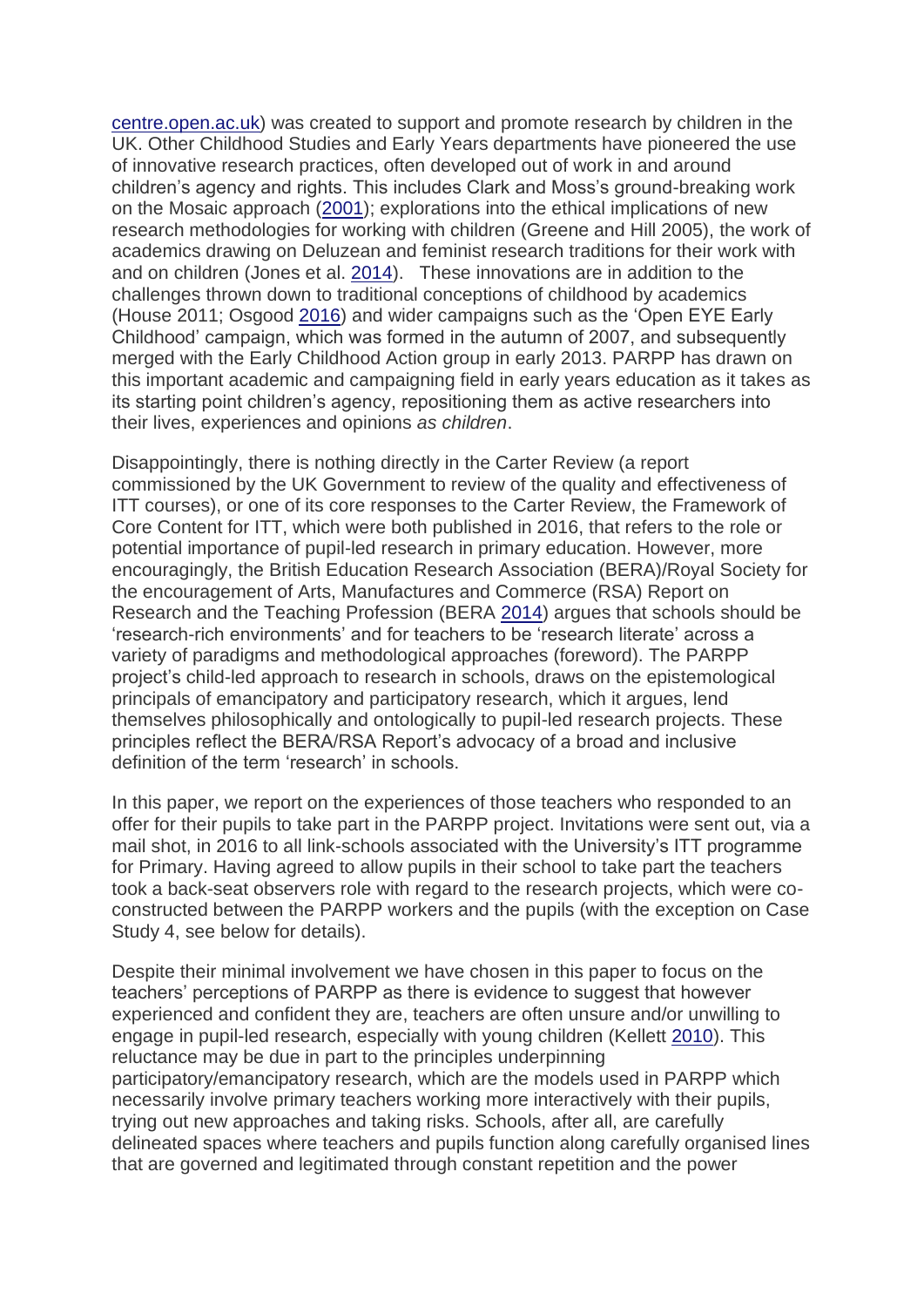invested in those adults who are in charge. Such a relatively controlled environment can inhibit participatory research activities, as pupil-led research, its processes and outcomes, can be unpredictable and even unwelcome (Leat, Reid, and Lofthouse [2015\)](http://www.tandfonline.com/doi/full/10.1080/03004279.2017.1414280). Teachers are consequently often unwilling to accept, or are unsure about the implications of allowing the rights around participation and consultation required by pupil-led research (Lowe [2012\)](http://www.tandfonline.com/doi/full/10.1080/03004279.2017.1414280). It is not surprising, therefore, that even when school-based research involving pupils working with teachers is considered, or even carried out in primary schools, it often struggles because it challenges discourses of early childhood that construct pupils as too immature to carry out research responsibly and without direct supervision by their teachers. This paper, drawing on the experiences of teachers observing the PARPP projects in their school, specifically asks the question, 'can observing and/or experiencing pupil-led research help teachers more readily appreciate and support pupils as researchers in their own right'.

### **Teachers as researchers**

Despite the recent government interest in teacher researchers evidenced by the BERA/SIG report in 2014, the experience of primary teachers as researchers is relatively under-researched. For this reason, PARPP, in addition to thinking about how child-led research would affect the primary pupils taking part, became very interested in how observing the project would affect the teachers involved. In particular, the project team hoped that the teachers reaction to PARPP would help open up more emancipatory, participatory ways for them to think, not just about how they might research with pupils, but about their professional practice in the classroom more generally. Although participating in the PARPP project reflected many of the teachers' genuine desire to engage creatively and agentically with the pupils in their school, our findings suggested that our participatory research approach certainly highlighted disjunctions between everyday primary teacher practices and perceptions of role, which did not normally include facilitating child-led research activities and the challenges and the perceived risks and demands it was often felt to involve.

For example, in 1981, Stenhouse observed that the main constraint on teachers' active participation in research was time, or the lack of it. Thirty-five years later Leat, Reid, and Lofthouse [\(2015\)](http://www.tandfonline.com/doi/full/10.1080/03004279.2017.1414280) also identify teachers' concerns about the effect of carrying out research on their relationships with fellow professionals and a lack of confidence in their personal ability to carry out research (with or without children as co-researchers). In addition, relationships with head teachers, governing bodies and Local Authorities were identified as barriers to conducting and engaging in research. Specifically, teachers worried if they would be trusted to do research by senior colleagues, and if they were, often voiced doubts that it would actually be taken account of in their workplace.

Leat, Reid, and Lofthouse [\(2015\)](http://www.tandfonline.com/doi/full/10.1080/03004279.2017.1414280) concluded, however, that teachers generally feel positive about engaging in research as long as it focussed on professional development, managing change, improved performance and/or pupil outcomes. Similarly, Beycioglu, Ozer, and Uguralu [\(2011\)](http://www.tandfonline.com/doi/full/10.1080/03004279.2017.1414280) reported that 68% of teachers in their study had considered conducting research since qualifying, and their reason for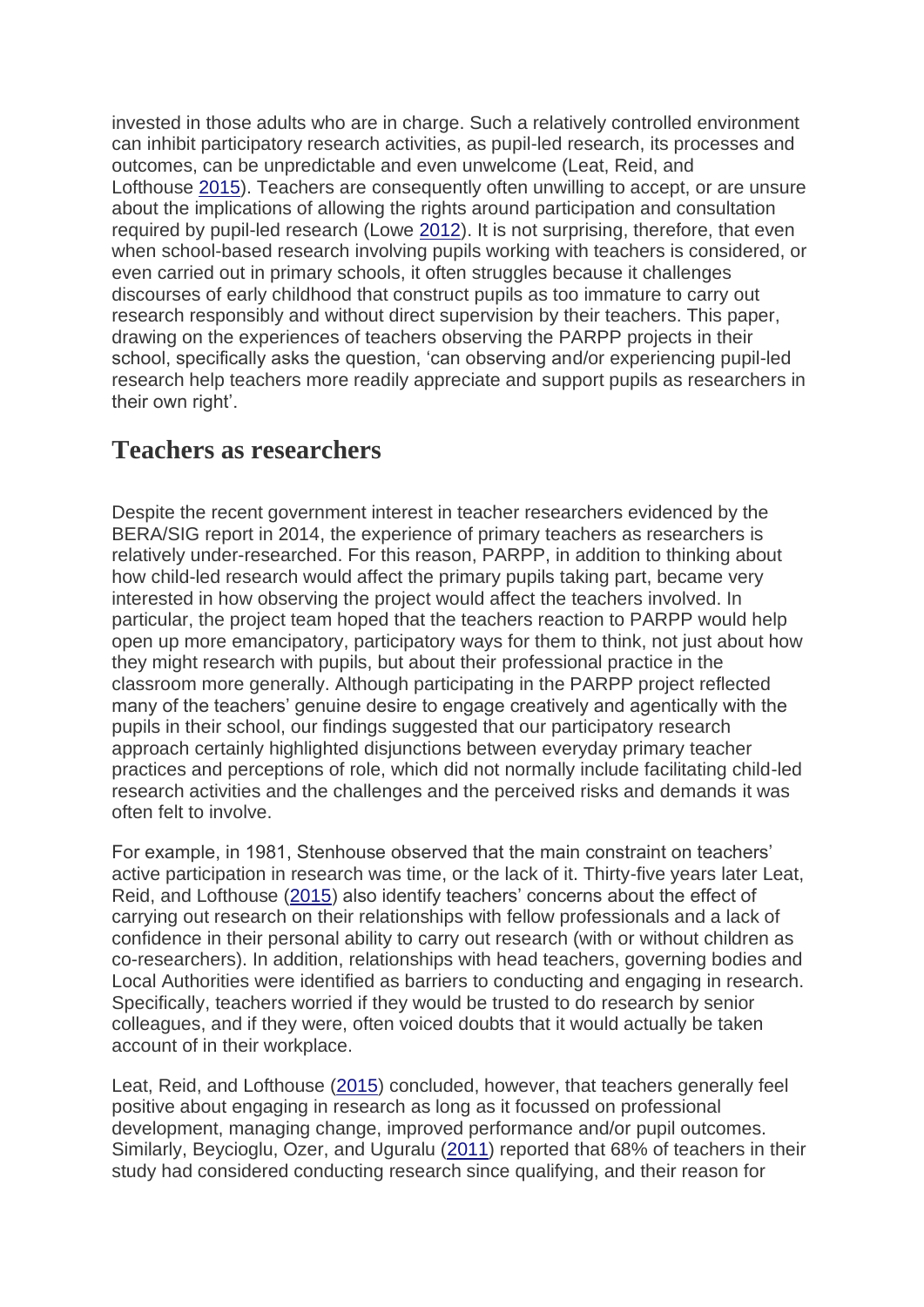doing so was also largely for professional development purposes. One cannot avoid the idea, in the light of these findings, that the perceived utility of research for teachers, child-led or otherwise, reflects the current focus on performativity that inform teachers', professional identities, so that any activities undertaken by a teacher are expected to ' … serve as measures of productivity or output' (Ball [2003\)](http://www.tandfonline.com/doi/full/10.1080/03004279.2017.1414280).

However, one can argue that the use of pupil-led research in primary school is potentially much more than just a vehicle for teachers' professional and personal development. Leat, Reid, and Lofthouse [\(2015\)](http://www.tandfonline.com/doi/full/10.1080/03004279.2017.1414280) identified a number of socioemotional benefits to teachers engaging with research which included improved selfesteem, self-confidence, feelings of pride and greater connectivity with peers and colleagues. Newman and Mowbray [\(2012\)](http://www.tandfonline.com/doi/full/10.1080/03004279.2017.1414280) looked at research conducted by academics and teachers working together and observed that a significant factor in the success of these collaborative research projects was the emergence of a community of practice around research between the two groups. In their study, mentoring roles were often undertaken by academics in the partnerships which, it was reported, empowered the teachers to feel that they were researchers which in turn they felt, helped enrich their professional lives. Conversely, after engaging in research, Leat, Reid, and Lofthouse's [\(2015\)](http://www.tandfonline.com/doi/full/10.1080/03004279.2017.1414280) participants found that some of the teacher researchers in their study subsequently expressed a sense of dissatisfaction with their profession, to the extent that one or two participants actually left teaching. However, the authors acknowledge that the research may have brought to the surface doubts, feelings or questions about teaching that were already there.

Suspicion and a lack of confidence around child-led research is often inculcated at undergraduate level. Many teacher trainees and undergraduates on Early Years/Childhood Studies/Education Studies undertaking independent research as a part of their degree are often explicitly warned off conducting research involving children in any capacity for a variety of reasons. Logistically there is the issue of getting access to children for some student researchers. There is also the important issue of ethics which needs to be assured and monitored by the higher education institution concerned.

In primary schools specifically, there is evidence to suggest that young pupils, like their teachers, often unconsciously accept that the principles underpinning children's equal participation in research about themselves, their experiences and environment, and the representation on their own terms that it affords about their experiences, do not apply, because they are children (Lowe [2012\)](http://www.tandfonline.com/doi/full/10.1080/03004279.2017.1414280). Moreover, children may also be deliberately denied participation in research, ostensibly because they are deemed, often by the adults responsible for them, to be not 'ready' or 'up to it'. In this way, children's lack of access to research, is often rationalised through an adult lack of confidence in their capabilities rather than their actual ability or inclination to get engaged in research activities (Heath et al. [2007\)](http://www.tandfonline.com/doi/full/10.1080/03004279.2017.1414280). Opportunities for participatory research by primary pupils in schools, and other settings, is, perhaps for these reasons, rarely carried out even though there is plenty of evidence to suggest that it could effectively promote pupils' 'voice', which is clearly a part of government policy in England (DfE [2014\)](http://www.tandfonline.com/doi/full/10.1080/03004279.2017.1414280).

Against this backdrop in order to facilitate the kind of engagement in child-led research that the DfE are keen to promote Dockett, Einarsdottir, and Perry [\(2009\)](http://www.tandfonline.com/doi/full/10.1080/03004279.2017.1414280) argue that there is a need to reflect on the processes and outcomes of the range of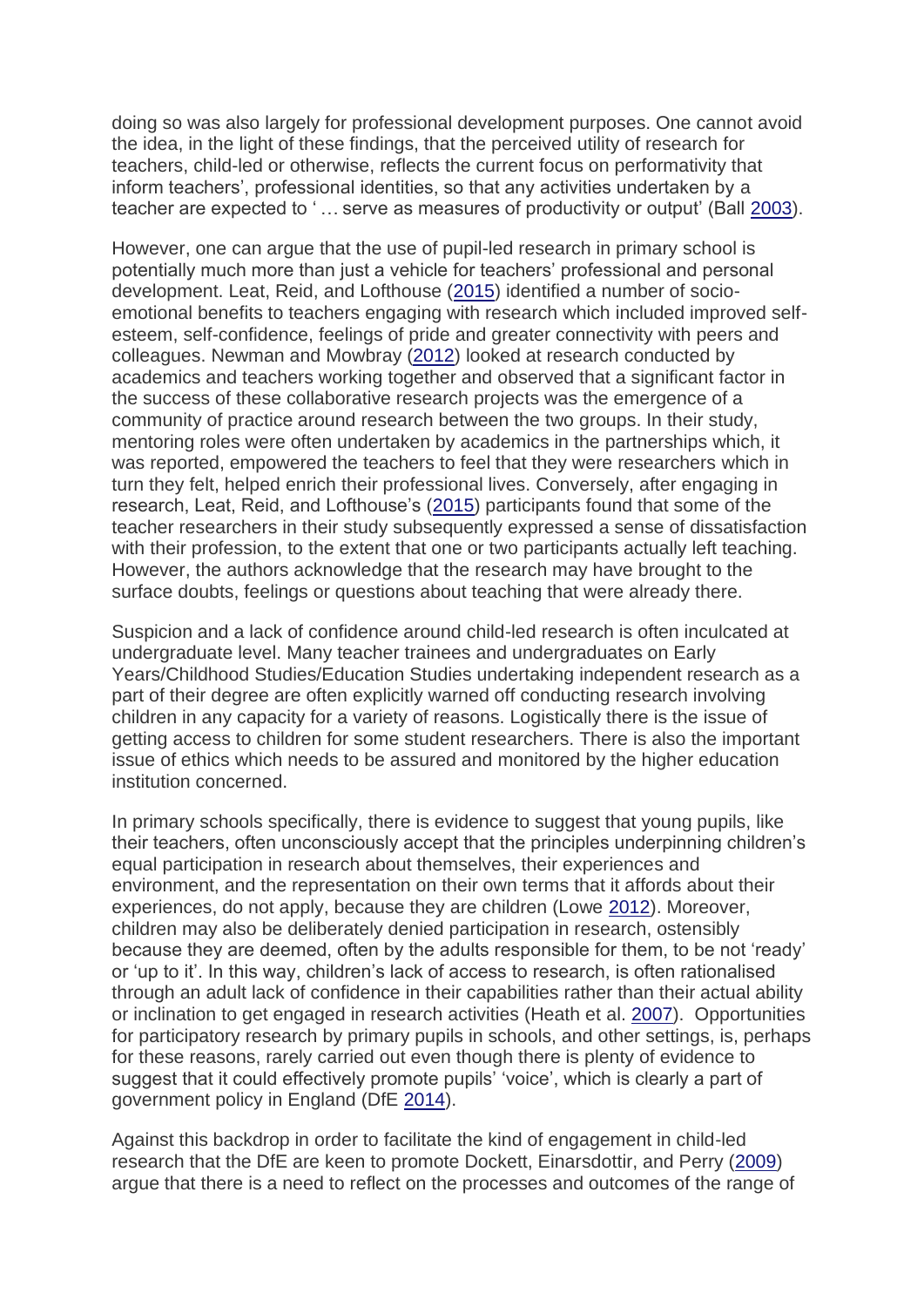approaches aimed at promoting children's engagement in research, and listening to children's voices. They suggest that contextual and relational variables should guide research interactions, whilst insisting that no 'one best solution' is applicable to all contexts. This reflects the principles of participatory research methodologies which encourage the use of a mixture of materials and techniques which can enhance children's communication, for example by giving them time to think about what they would like to communicate, so they do not feel pressured to give a rapid answer (Punch [2002\)](http://www.tandfonline.com/doi/full/10.1080/03004279.2017.1414280).

PARPP's, child-led approach to research with primary pupils sought to reposition the project workers, albeit temporarily, as equal co-researchers who worked with, rather than on behalf of the pupils. Like other advocates of child-led research, the PARPP team maintained that childrens' perspectives and understanding are especially useful when researching their immediate lived experience of 'being a child' in particular settings, such as school. Children's perspectives on, and ability to understand, social situations may be different from adults' however, they can be just as valuable and perceptive. Initiatives like PARPP, therefore present opportunities for pupils pin their school settings to be active participants in the construction of meaning within the school environment (Greig, Taylor, and MacKay [2007\)](http://www.tandfonline.com/doi/full/10.1080/03004279.2017.1414280).

Most researchers and commentators identify Article 12 (United National Conventions on the Rights of the Child), as the starting point, albeit a problematic and often ambiguous one, for the concept of the child's 'Right to Participation' (Krappmann [2010;](http://www.tandfonline.com/doi/full/10.1080/03004279.2017.1414280) Lundy [2007;](http://www.tandfonline.com/doi/full/10.1080/03004279.2017.1414280) Ruck and Horn [2008\)](http://www.tandfonline.com/doi/full/10.1080/03004279.2017.1414280). Although Article 12 does not actually use the word 'participation', it does state that;

State parties shall assure to the child who is capable of forming his or her own views the right to express those views freely in all matters affecting the child, the views of the child being given due weight in accordance with the age and maturity of the child … for this purpose, the child shall in particular, be provided with the opportunity to be heard in any judicial and administrative procedures affecting the child. (Article 12)

PARPP, in line with Article 12 precepts, was explicitly designed to encourage young children, through participation in research activities, to 'express their views freely' and as importantly to be 'heard' by their teachers. In this vein Rinaldi [\(2006\)](http://www.tandfonline.com/doi/full/10.1080/03004279.2017.1414280), discusses the need for a 'pedagogy of listening' that allows space for children's views to be heard and which has the potential to generate understanding and awareness in educational settings. This reflects PARPP's belief that child-led research in primary schools can enhance positively pupils's self-development and political agency as illustrated in other research involving very young children (Bucknall [2012;](http://www.tandfonline.com/doi/full/10.1080/03004279.2017.1414280) Cremin and Slatter [2004;](http://www.tandfonline.com/doi/full/10.1080/03004279.2017.1414280) Einarsdottir, Dockett, and Perry [2009\)](http://www.tandfonline.com/doi/full/10.1080/03004279.2017.1414280). In many schools pupils have been successfully elected onto school project steering groups, helped write research project briefs as well as being actively encouraged to take part in data collection, often through the use of digital technologies such as video and Facebook (Kerawalla [2014;](http://www.tandfonline.com/doi/full/10.1080/03004279.2017.1414280) Kerawalla and Webb [2014\)](http://www.tandfonline.com/doi/full/10.1080/03004279.2017.1414280) or through innovative methodologies such as the Mosaic Approach (Clark and Moss [2001\)](http://www.tandfonline.com/doi/full/10.1080/03004279.2017.1414280) which are designed to enable the very youngest children's voices to be heard in research.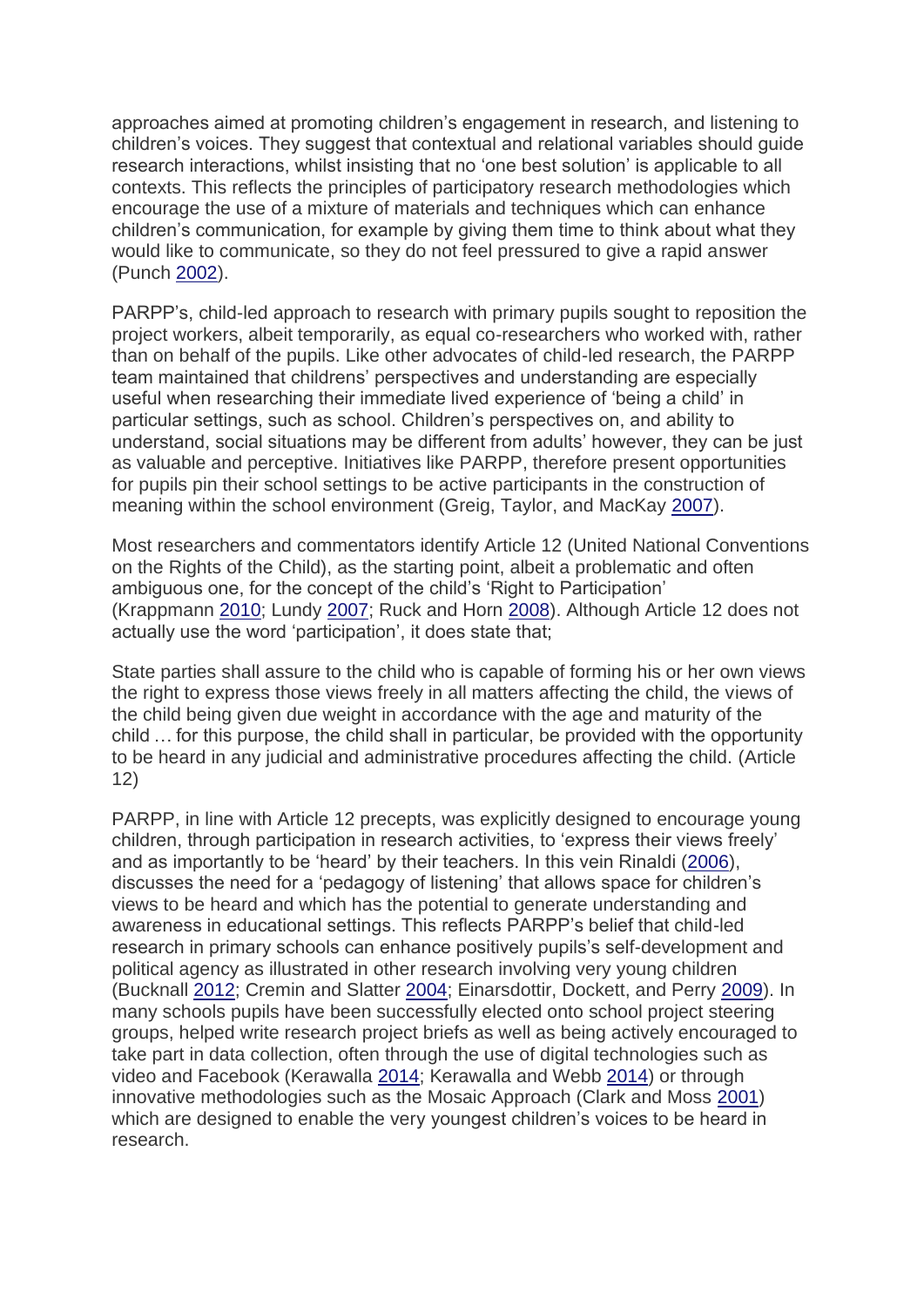# **Methodology**

Child-led research requires the adoption of broadly a participatory research paradigm which requires more than simple collaboration between researchers and participants, be they children or adults. Adopting a participatory approach also demands a non-hierarchical pedagogy which seeks to enable children to become researchers in their own right. Equality and mutuality are therefore at the heart of child-led research decision-making processes and implementation, from research design through to analysis of data and dissemination of findings (Staley 2009 in Lewis and McNaughton-Nicholls [2014\)](http://www.tandfonline.com/doi/full/10.1080/03004279.2017.1414280). Reflecting this approach, the pupils in the various PARPP projects under consideration here, were actively involved in exploring how they should engage in the research processes through discussion and questioning. For example, in PARPP researchers adopted a social constructivist pedagogy to facilitate pupils' understanding of what the project involved. In the first session, they were asked to discuss the following questions: What did they think researchers did? Had they carried out research before? (Pupils usually referred to research carried out for 'projects' in their discussion of this question). What did they research into their school activities/setting research might achieve? In this way the pupils were encouraged to reflect and actively engaged in the processes they were about become involved in. This method of questioning and discussion continued throughout the project lifespan to cover the design of the project, the analysis of data and so on. The pupils' responses were captured through field-notes by PARPP researchers and will be used to inform another paper reporting on the project.

# **Pupil sample**

In each setting it was adults, variously teachers, Heads and teaching assistants, who liaising with PARPP, selected the pupil groups to be involved. In some instances this was a pre-existing group like the School Council (note: a school council is group of pupils who are elected by their peers to represent the views of all pupils and address issues raised by pupils with the school), a whole year group, or selected classes). In all but one project, the adults' only involvement in the project was to facilitate the research by, for example, getting equipment, safeguarding, mediating with project workers and offering support when it was asked for. In those cases where PARPP worked with School Councils the member of staff who normally facilitated those sessions sat in and observed. In others it was the teacher or teaching assistant who had initially made contact with the PARPP project workers who stayed with them whilst the PARPP project workers engaged directly with the pupils. The only exception to this non-participation was Case Study 3 where two teachers took a preexisting 'New school garden project' research forward and worked with the pupils by themselves. Their sole involvement in this case was down to teacher choice which the PARPP researcher encouraged. However, PARPP worked closely with the teachers to co-construct ways of involving their very young pupils (aged 4–7) in the design of the garden.

Five completed PARPP projects were carried out in 2016 in four different primary settings using various forms of child-led research. The schools were very different from one another in terms of size and geographical location, which was due more to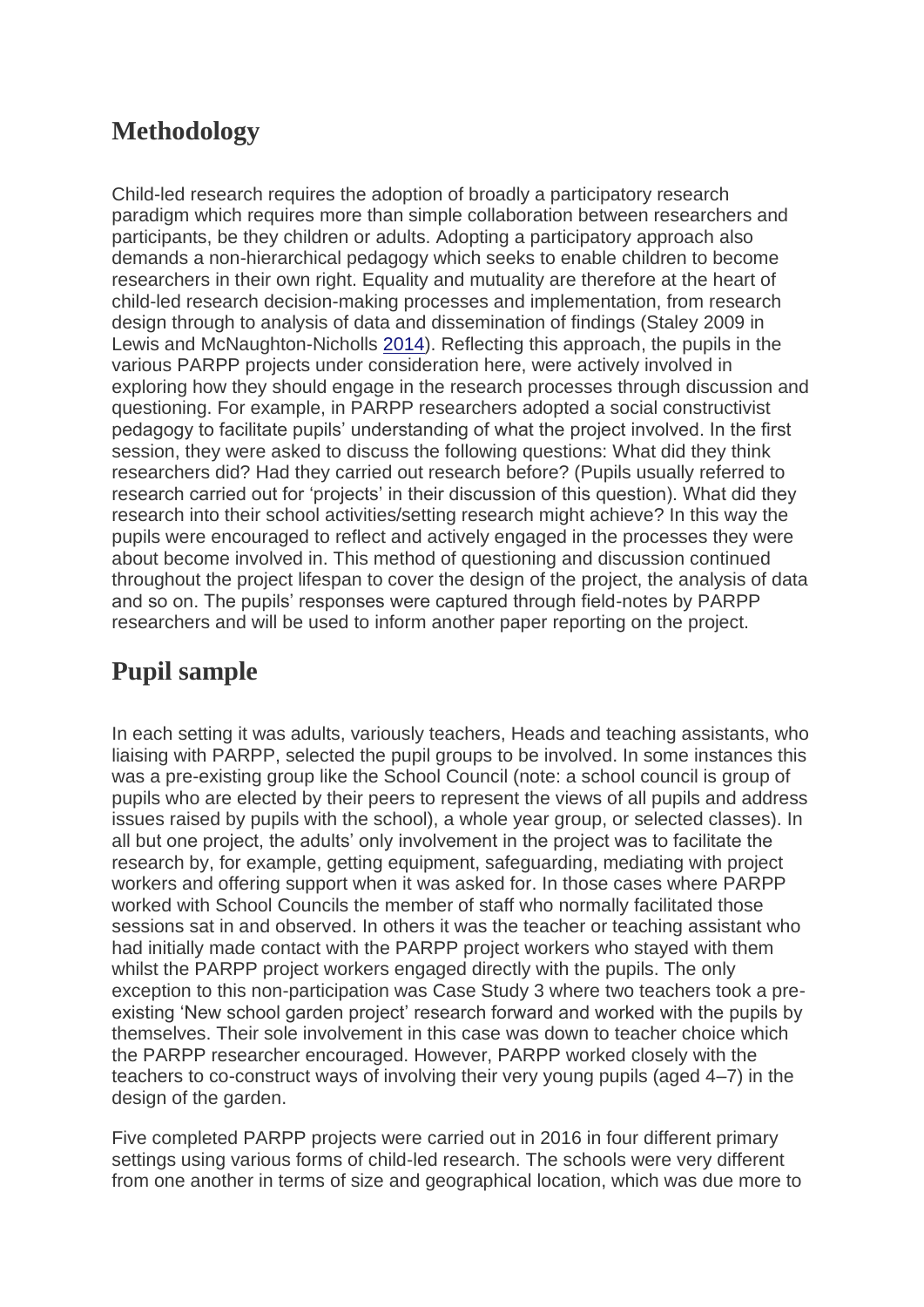accident than design, as these were the schools that responded to a flyer about the project sent out to all the university's school partners, which number several hundred. (Other PARPP projects were embarked upon during this period but for a variety of reasons did not reach completion and have not therefore been included in this paper.)

In each setting the PARPP team made it clear to the pupils in the initial preparatory session that the university-based PARPP researcher had a role outside the school although they clearly shared some attributes of a teacher (not least they were adults). Thereafter the project team met only with the pupils who had been selected to take part in the project.

The practical application of child-led research in each setting used in the PARPP project had the following informing principles that sought to:

- respect pupils' views
- advocate for the pupil's active participation in research and learning activities
- promote pupils' learning and reflection about their lives and environments facilitates pupils' understanding of development issues for themselves and their wider communities
- develop pupils' decision-making and problem-solving abilities in order to take action on identified priorities
- develop pupil's ability to communicate, empathise and cope with difficult circumstances
- recognises pupils' potential as change agents.

(Adapted from the Child to Child webpage: [www.childtochild.org.uk\)](http://www.childtochild.org.uk/)

### **Case studies**

# **Case Study 1 exhibition evaluation/marking project (medium-sized urban Primary FSM: 10.3 in Jan 2016)**

- *Title:* Pupils as Evaluators project
- *Methods:* School Council developed and carried out a questionnaire on whole school exhibition
- *Output:* 2 joint conference presentations and joint published paper with participating teaching assistant

### **Case Study 2 (medium-sized urban Primary FSM: 10.3 in Jan 2016)**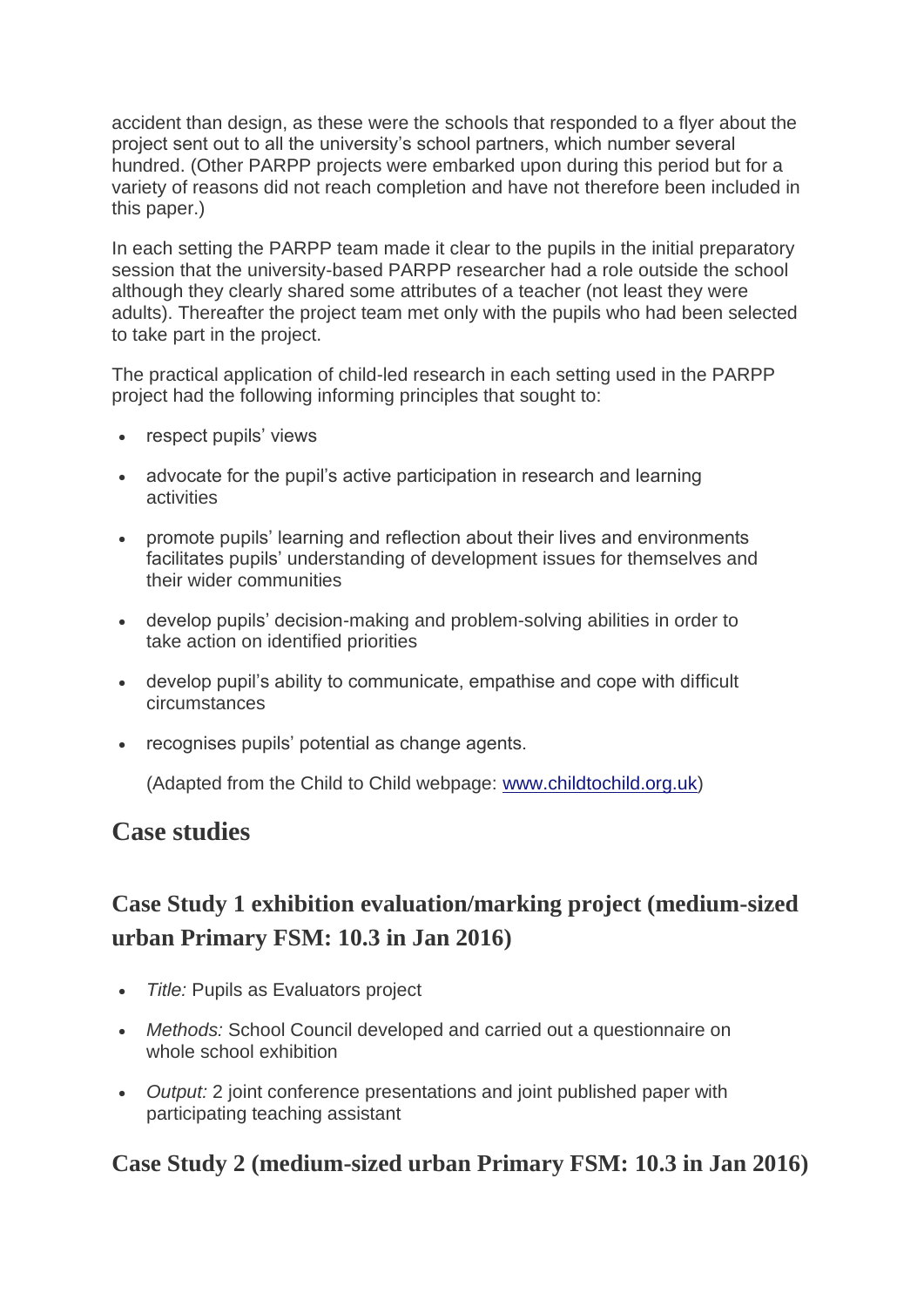- *Title:* Evaluation of whole school marking scheme
- *Methods:* Online Survey on Marking Scheme developed and carried out across the whole school by pupils working group drawn from the School Council.
- *Output:* feedback to senior management representatives with responsibility for the school marking policy

### **Case Study 3 (small urban infant school FSM: 13.3 in Jan 2016)**

- *Title:* New School Garden project
- *Methods:* Garden space project developed by teachers who worked directly with pupils from Yr. 2: (two classes) involved in the first instance to develop project then involved the whole school in commenting on Yr. 2 plans
- *Output:* School exhibition on parents evening to help raise fund for the work to be carried out

### **Case Study 3 (medium rural primary FSM: 4.7 in Jan 2016)**

- *Title:* Computers in school
- *Methods:* Online survey developed with School Council members about IT use in school and at home. Piloted with Yr. 4
- *Output:* Plans to revise in the light of the pilot and roll out across the school

### **Case Study 4 (very large urban primary FSM: 30.5 in Jan 2016)**

- *Title:* Transitions
- *Methods:*  $4 \times Yr$ . 3 groups involved in drawing activity about transition to year 2 /1 × Yr. 2 group focus group reported on expectations around transition (through drawing)
- *Output:* PowerPoint developed out of pupil pictures and transcripts as a resource for staff, pupils and parents

The project design followed Yin's 'exploratory case study' model [\(2003\)](http://www.tandfonline.com/doi/full/10.1080/03004279.2017.1414280) which reflected our key research question for this paper, namely: 'can observing and/or experiencing pupil-led research help teachers more readily appreciate and support pupils as researchers in their own right'. After completion of each case study the teachers involved were interviewed by PARPP researchers using a semi-structured framework which allowed enough flexibility to account for differences in each setting whilst simultaneous ensuring some consistency around key ideas that we wished to pursue with the teachers such as 'Did you know much about participatory research with children before your involvement in the PARPP project?' and 'Could pupil-led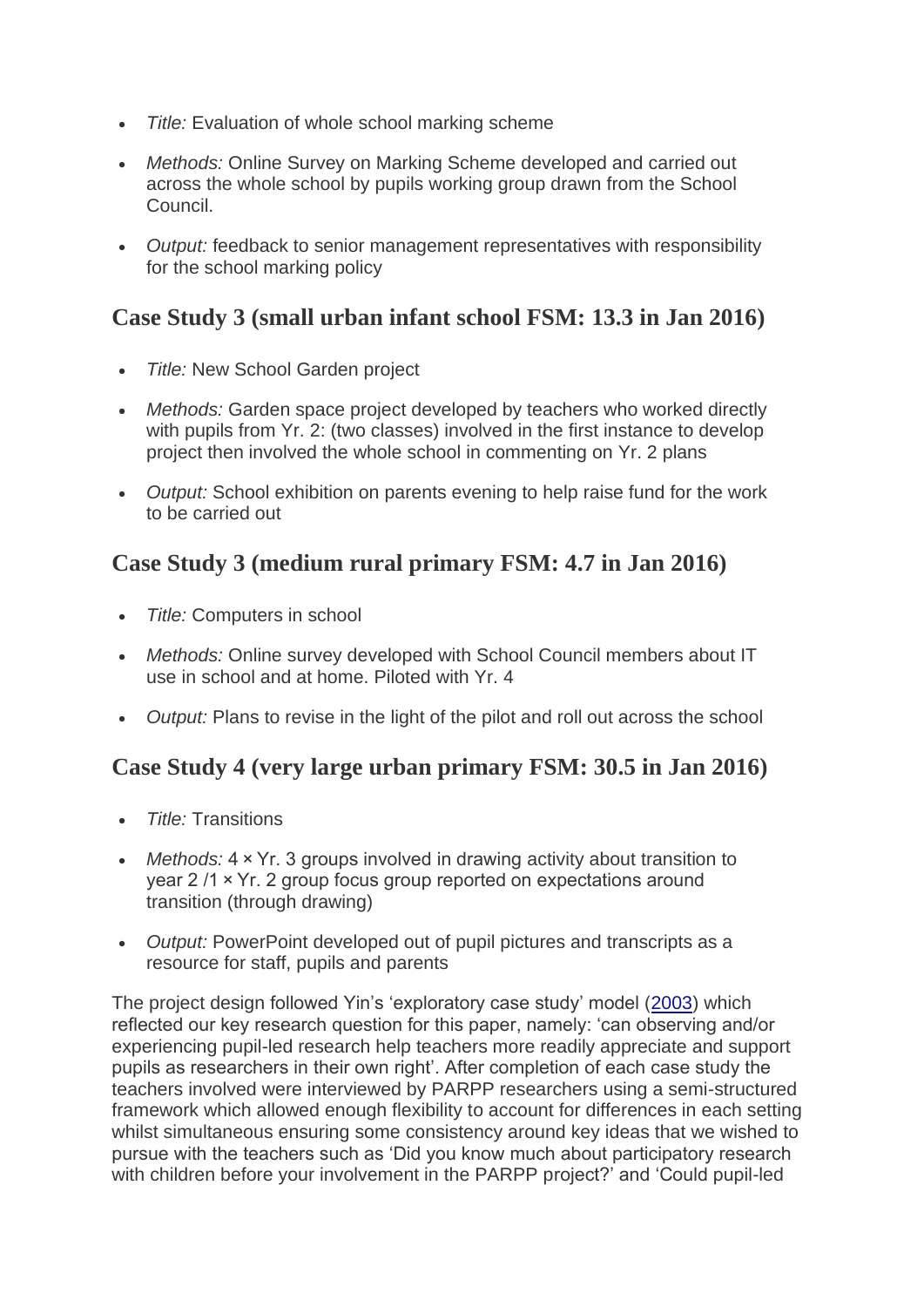research have wider benefits in schools'? These interview transcripts were then analysed using an open analytic approach which sought to capture the experiential nature of the data and focussing more on establishing themes rather than the establishment of any firm hypothesis (Cohen, Manion, and Morrison [2007\)](http://www.tandfonline.com/doi/full/10.1080/03004279.2017.1414280). This open coding resulted in the identification of a number of common area for discussion (and possibly further research) which are discussed below.

# **Ethical concerns**

PARPP was an internally funded project which satisfied the University's Faculty's ethical board before beginning the research. In each setting approval to work with the pupils was given by the school and the PARPP workers themselves had no contact with parents. However, over and above these formal procedures ethical concerns about children getting involved in research included consideration of important issues such as ensuring informed consent and the right to withdraw as well as the potential misrepresentation of children's views and experiences by adult researchers. In addition, the PARPP workers were aware that adults in a setting with responsibility for children, such as practitioners, teachers or parents, often position themselves as gatekeepers with regard to requests to conduct research from students. Justifiably, they too are keen to ensure protection for the children in their care from any potential harm occasioned by researchers and their interventions and/or data collection methods. Heath et al. [\(2007\)](http://www.tandfonline.com/doi/full/10.1080/03004279.2017.1414280), for example, reflect on the conflict that can arise between the often constricting consent practices of practitioners working with children and young people and those researchers who seek to involve them more agentically in research, specifically when it is about their lives and experiences.

Clearly such tensions needed to be acknowledged and addressed in PARPP, however, there has been only a limited debate about the ethical complexities of researching with children, despite a growth in awareness and understanding of situational ethics. For example, one can argue that child-led research is intrinsically ethical as it put the children at the centre of the research process. Moreover, Gallacher and Gallagher [\(2008\)](http://www.tandfonline.com/doi/full/10.1080/03004279.2017.1414280) offer concerns about participatory approaches when researching with children, suggesting that the very rigour of the research tools, adultchosen, adult-designed can reinforce the position of power and control in the hands of the adult researchers and, as such, these approaches often fail to be fully participatory. Clearly, PARPP (as discussed above) reflects these concerns as it allowed the teachers to choose the research focus for each project. However, once underway every attempt was made to leave the children in control of the methods to be used. Moreover, in the introductory sessions a great deal of time was spent discussing the ethical implications of each project with the pupils through discussion. For example, in Case Studies 2 and 3, we discussed what to do if someone did not want to take part in the questionnaire and which questions were appropriate to ask. In Case Study 4, we talked about why it was important that the contributions were anonymous. In each case, we found the pupils to have strong ethical scruples and real sensitivity towards their co-researchers and their participants.

# **Findings**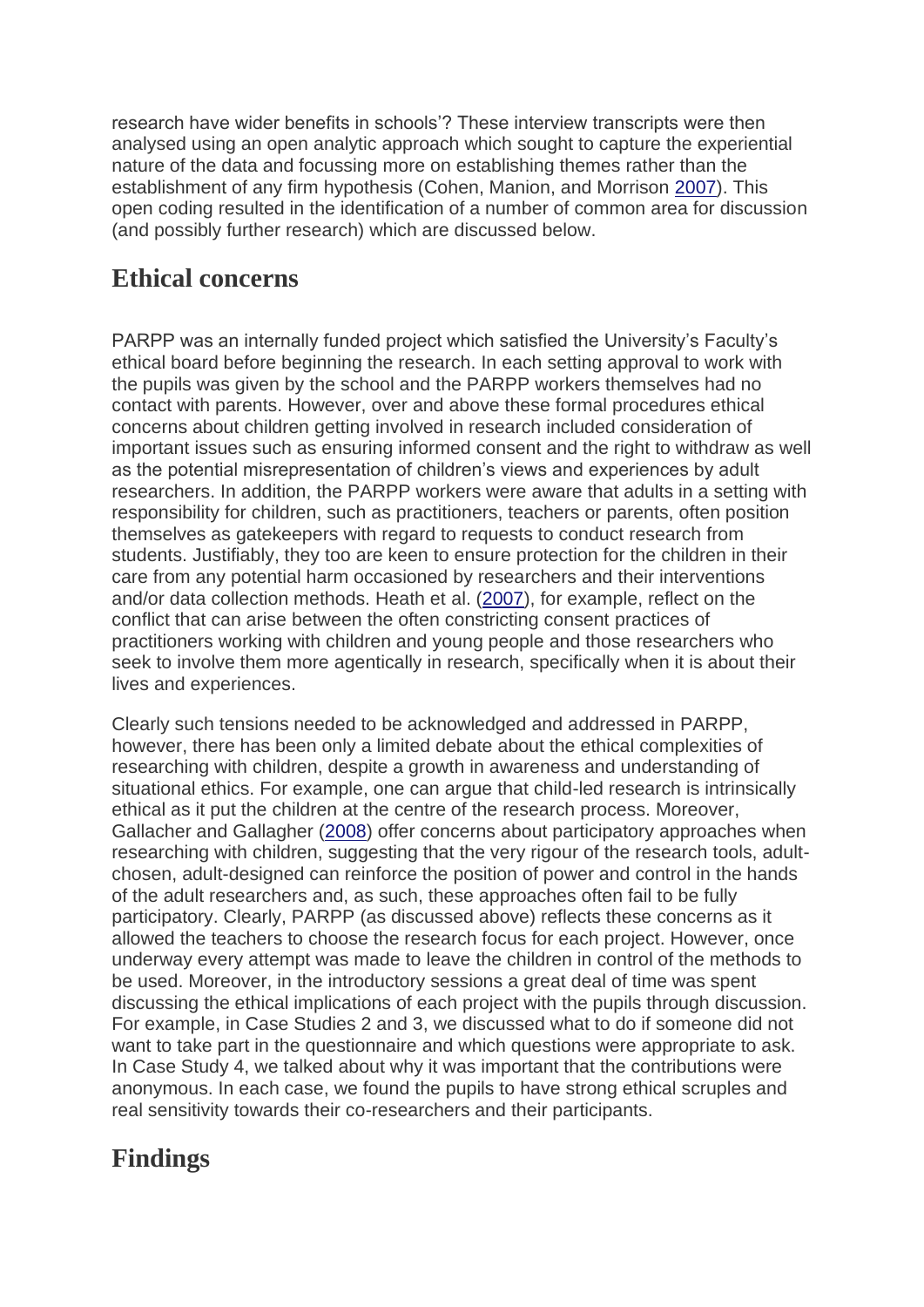Although most of the teachers interviewed for this paper were not directly involved in the PARPP research activities, their interest had certainly been piqued by it. They were keen, as one teacher put it 'to see how it worked in practice' (PARPP researcher field-notes). Indeed, as the project progressed in each school the teachers did watch with keen interest as the PARPP researcher worked with the pupils. Indeed they often made comments after the sessions (usually whilst clearing up the room with the researcher) about how surprised they were by the pupils' level of engagement, what they actually produced and how they conducted themselves. It was this clear personal effect of the project on the teachers that led the project workers to decide to interview them formally to explore how they felt about the processes of pupil-led research that they had observed during the life of the project in their settings.

# **Benefits to pupils**

One key aspect of the interviews, unsurprisingly, focused on what they thought the PARPP project had told them about their pupils. Of especial interest was question of whether teachers' reflections on the pupils' experience of the project had challenged their assumptions about the role they had thought primary pupils could play in research prior to taking part in the project. The majority observed that they had not thought that that pupils would be ready to take part so proactively in research as 'they do not listen enough/or in the right way'. There was also a concern that the project had not explicitly prepared the children to be active pupil researchers 'will they need to be explicitly taught how to do research?' These concerns were possibly compounded in these primary school settings as many of the pupils involved were so young (all the projects involved some children aged 4–11). However, in practice it was acknowledged that participating in the PARPP projects had provided all pupils with opportunities to deploy, with very little overt teaching, valuable research skills such as setting and asking questions and thinking about research ethics (e.g. who to ask, when not to ask, what to ask). The pupils' high level of ability and performance in these areas was usually greater than their teachers' expectations.

[...] people here thought we couldn't get four, five, six and seven year olds to have a voice. Colleagues thought it would be a bit silly but actually they're [the pupils]are just as sensible as if we'd done it so why can't we say to them, 'do what you want'. (Helen)

The PARPP team reviews of each project (and their contemporaneous field-notes) revealed that pupils across all the projects took key decisions and influenced the way the research projects operated; pupils took the projects very seriously and worked hard with little or no supervision from their teachers or the PARPP researcher. Across the different projects various research approaches were decided upon by the pupils; research tools such as questionnaires, mood-board and online surveys were constructed and in the data analysis stage the information gathered was discussed by the pupils. All these activities involved a lot of decision-making between the different pupil group members, who, often in mixed age groups, worked together very supportively and collaboratively to get things done.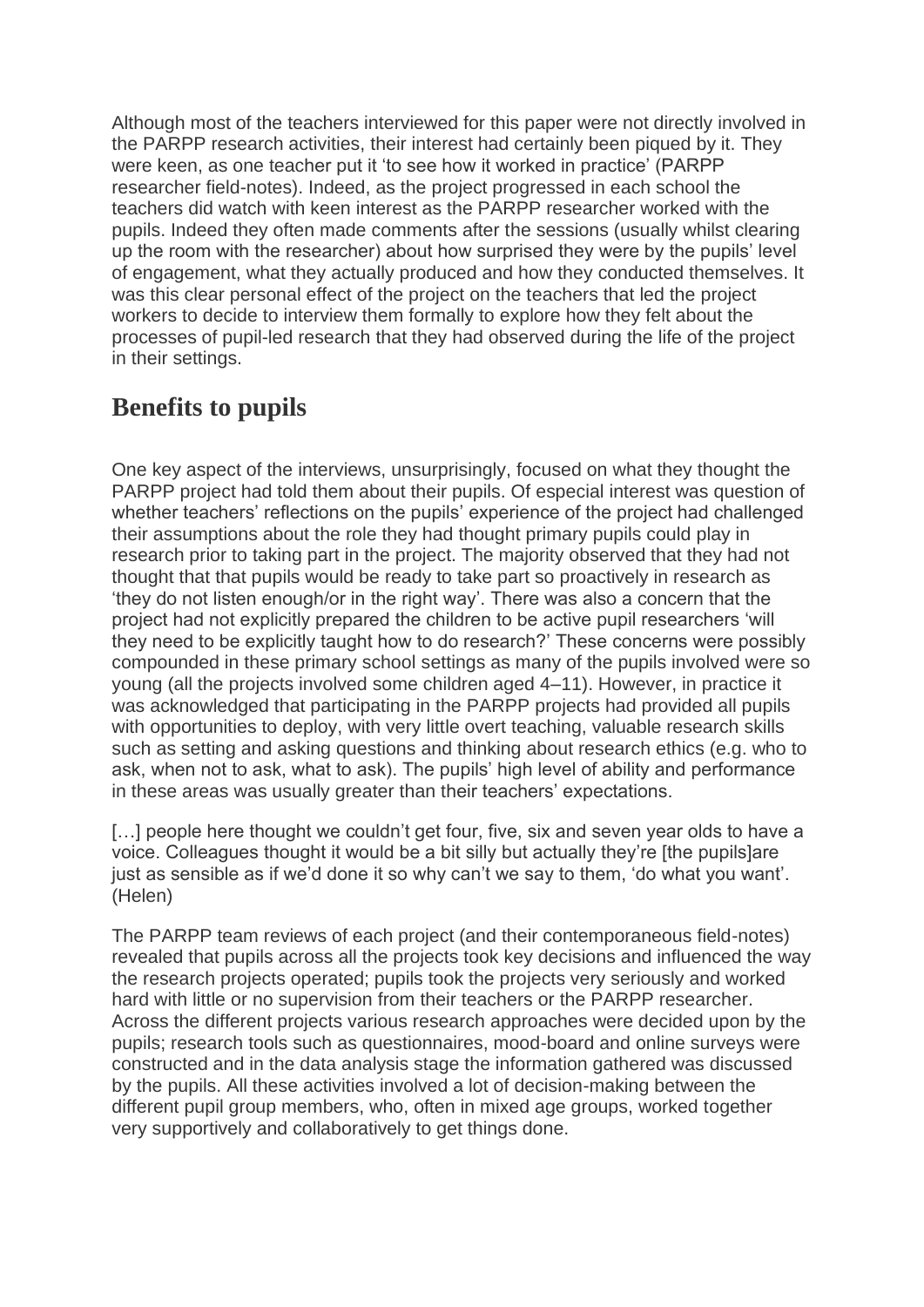In the interviews conducted after each project the teachers overwhelmingly reported that they felt that the PARPP project in their school had empowered pupils, who had developed ideas and made decisions about issues that affected them and their fellow pupils across the wider school. Most importantly for the PARPP researchers the teachers reported that they felt that during the project they had had to listen and defer to the pupils more carefully than they normally did.

The [PARPP researcher] came into school and devised a questionnaire with the kids [...] so that they took control of it rather than me just writing it. (Eva)

Moreover, the teachers observed that the pupils had no compunction in challenging the researcher working with them about the wording of questions or interpretation of data. In this way, the teachers (who were usually in the position of just observing what was going on during the research) felt that the pupils responded positively to their more autonomous research environment which was far from the typical classrooms environment with its injunctions to 'sit still' and 'listen carefully'. From what I've seen today it looks like the children are very positive, we've had [the PARPP researcher] coming in to work with them, we've had a visiting professional and that increases the fabric of the children's experiences. (David)

In a previous paper looking at PARPP projects, French and Hobbs [\(2017\)](http://www.tandfonline.com/doi/full/10.1080/03004279.2017.1414280) created by the PARPP project workers.

It helped that I wasn't a teacher, it allowed for a third space and children were freer in the classroom. (PARPP researcher 1)

The teachers agreed that the freedom that such third, or in-between spaces, offered the pupils was significant as it helped break down, or at least minimise, the traditional power-imbalance in schools between adult/teacher and child/pupil that often inhibits child-led research initiatives (Kellett [2010\)](http://www.tandfonline.com/doi/full/10.1080/03004279.2017.1414280). They also observed that it encouraged the pupils to engage more easily in a different kind of work, conducted through different kind of relationships, with adults who were not their teachers. As one teacher participant commented:

They [the PARPP researchers] were saying to the kids, right up front, what are you gonna ask, what do you want to know, what do you want people to tell you about, what do you want to find out; we [teachers] don't often do that ... (Eva)

Positioned by PARPP researchers as experts in their chosen research area, the pupil researchers quickly assumed the authority and autonomy that the project approach afforded them. In the teachers' feedback there was a sense that they now had a heightened awareness and empathy with how the pupils normally experienced their more restrictive school environment.

It [PARPP] was a really useful thing to do because we sit here as teachers and make a lot of decisions for children because we are adults and we know lots of things but actually for things that they are directly involved in, it got me thinking why can't they have a bit of a voice in that too […]. (Helen)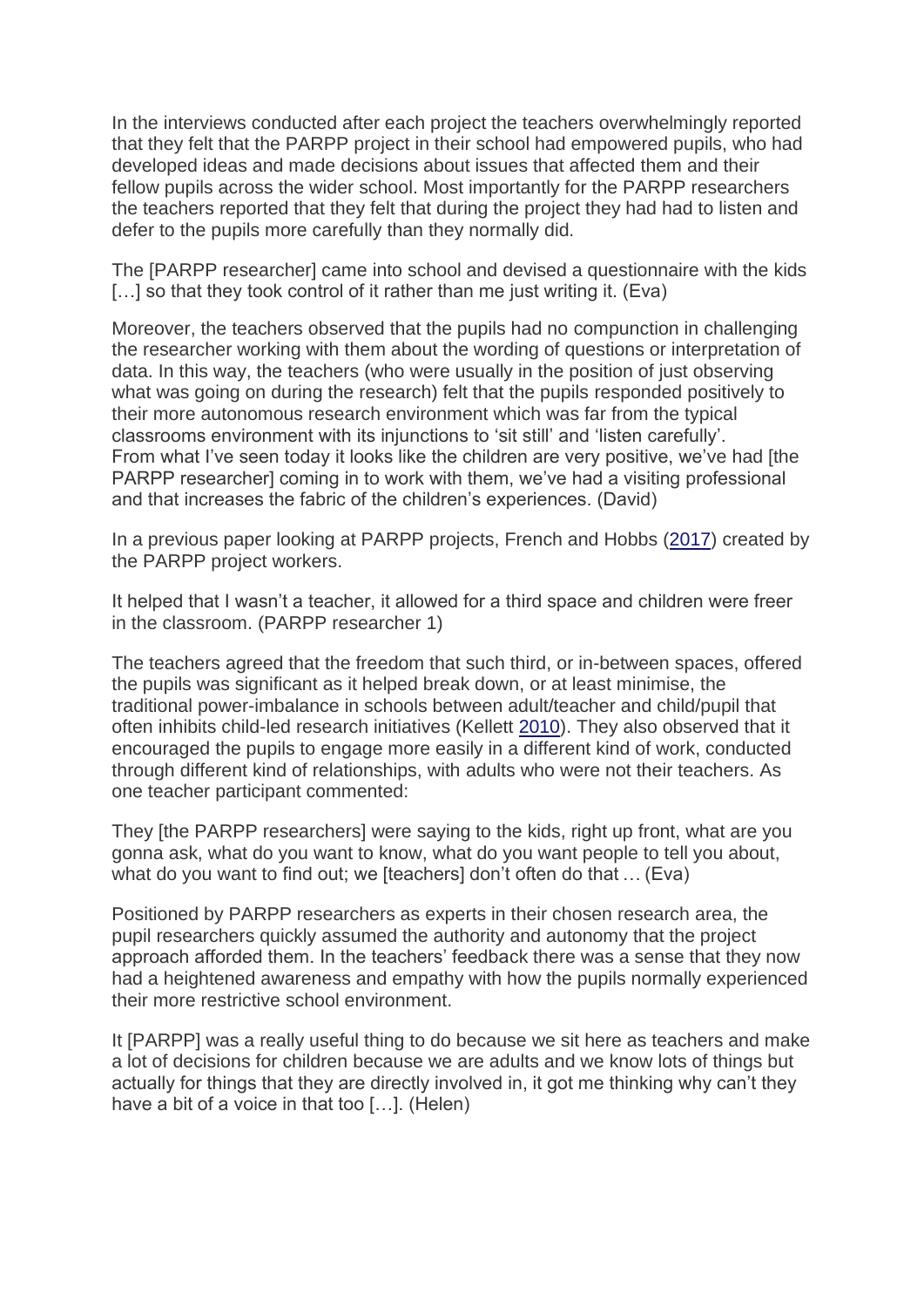Having seen what the pupils could do as researchers, the teachers were more inclined to think positively about involving the children more in future research projects in the school and even working differently with them.

I haven't seen them do any proper research before. The teachers have now used the pro forma of what we've done [with PARPP] and when they've looked at other topics now they actually give the kids the time and the know-how of how to go about asking things and making up their own questionnaires. (Eva)

During the projects the teachers reported how much the pupils had worked in partnership with their peers, teachers and other professionals and had enjoyed being treated equally, engaging in dialogue and democratic decision-making.

… I posed that question to children that they led it, [the research] and from that point. I just made suggestions and we were surprised at how much they totally ran with it. The children were better than I thought they could possibly be [...] their opinions and are ideas were valued and I also think it got them to think very carefully about what they say because they know what they are going to say is going to be taken seriously*.* (Nicola)

# **Pupil development and learning**

The teachers felt that what the pupils learnt by being involved in the PARPP projects reflected traditional school pedagogy, but acknowledged that the skills they learnt cut across different curricula, not least because the pupils were agentically engaged in child-centred discovery learning.

[The PARPP project] was reflective of the national curriculum because there was an emphasis on finding on what do you know, what you want to find out, how you are going to find out about it in things like History and Geography and things like that. And like the master curriculum in Maths, they learned that if they have a problem and they have equipment and they choose what equipment they want to use to solve the problem. (Gail)

Teachers reported that the pupils had developed life- skills through PARPP.

[PARPP] was great for the kids, it gave them huge confidence, going up and speaking to strangers and really nice that they were able to talk about more than just the questions that they'd been given, if somebody gave them an answer and then said, what do you think, they were able to speak so that was really good. (Eva)

Through the PARPP research programmes it was clear that the teachers recognised that their pupils had gained confidence, not least because they had been allowed some control over what they were doing and how they could use what they had learned during the process of carrying out their research.

They were able to use the information [that they gathered in the research] in their maths work, it was like it was done for a purpose cos so often research can be done and then just put in a corner, so it was nice that the kids actually did something with it. They felt important; they had a real role to play in it. (Nicola)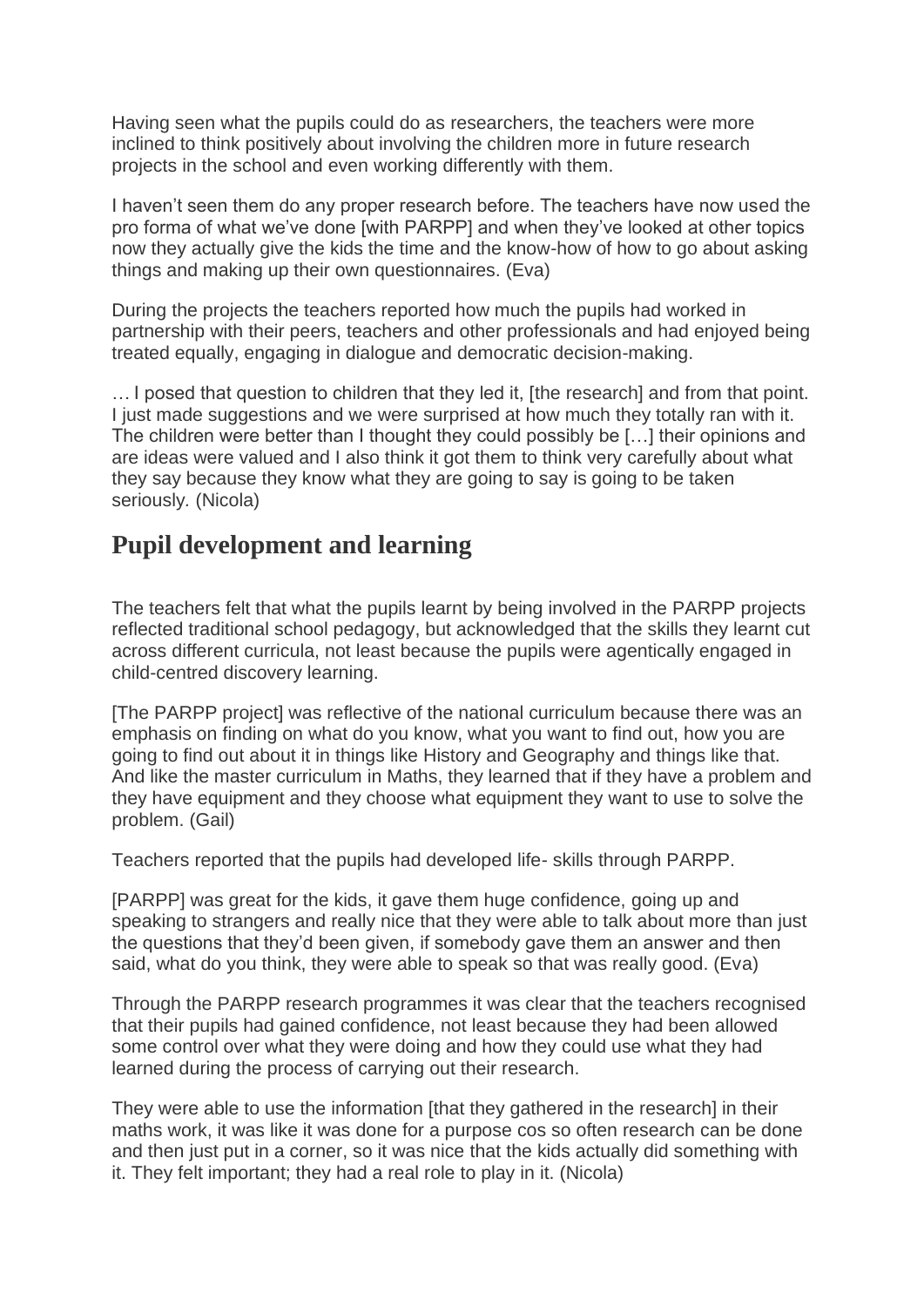In this way, the PARPP research approach encouraged teachers to see how capable their pupils could be when left supported to develop their autonomy. This experience caused them to reflect on how they might work more in more pupil-centred ways in their own practice.

We're thinking about the children's experience through this research process, it's been very effective because you've had all the experience of speaking and listening to the children's experiences, how they've had to cooperate and show leadership within the group and reflect. So you've got the children's experiences and the teachers' experiences. Finding out how the children felt [about the PARPP project] has been a kind of informal research for [us] so we can build on what they found and build on in future for next year. (David)

During the time spent across the various PARPP projects the teachers who feedback for this paper evinced an interest in how the skills of the pupils emerged through their involvement in the research activities.

We certainly could see the children being able to manage things very much on their own rather than needing the intervention that we thought we had to make. So I think it has moved us on. (Nicola)

It's changed the way that I view the children … I thought we'd have to scaffold their ideas more, that there'd be more outrageous ideas, and we'd have to have a lot more discussion. But actually they're ideas that we would have had in a staff meeting. So I think actually four year olds, if you ask them to have sensible suggestions, they can do it, it's been really interesting from that perspective. (Helen)

This, emphasis on pre-existing outcomes either curricula or professional, was reflected in our research findings, as one participant rather ruefully noted:

We'd do more [child-led-research] if we'd got a head who was open to change, open to trusting in something new, but I don't think she's got enough time to learn what the kids could get out of it because they're not going to show that they've learnt anything from it, you can't tick a box to say they can spell anything any better or write two adjectives in a sentence or anything so because there's no box to tick, she's not interested … (Eva)

This contrasts, however, to the schools in Case Studies 3 and 4 where the Headteachers actively prioritised the opportunity to participate in the project.

### **Working in partnership**

As well as what they got from observing the pupils, the teachers in this study also commented on how they felt, like the respondents in Newman and Mowbray [\(2012\)](http://www.tandfonline.com/doi/full/10.1080/03004279.2017.1414280) that they had benefited professionally from working with research professionals and sharing knowledge about how to develop and implement child-led research through the PARPP projects.

It's been really useful and having [the project workers] come in and help us and tell us what other schools have done and how we might be able to adapt it to this school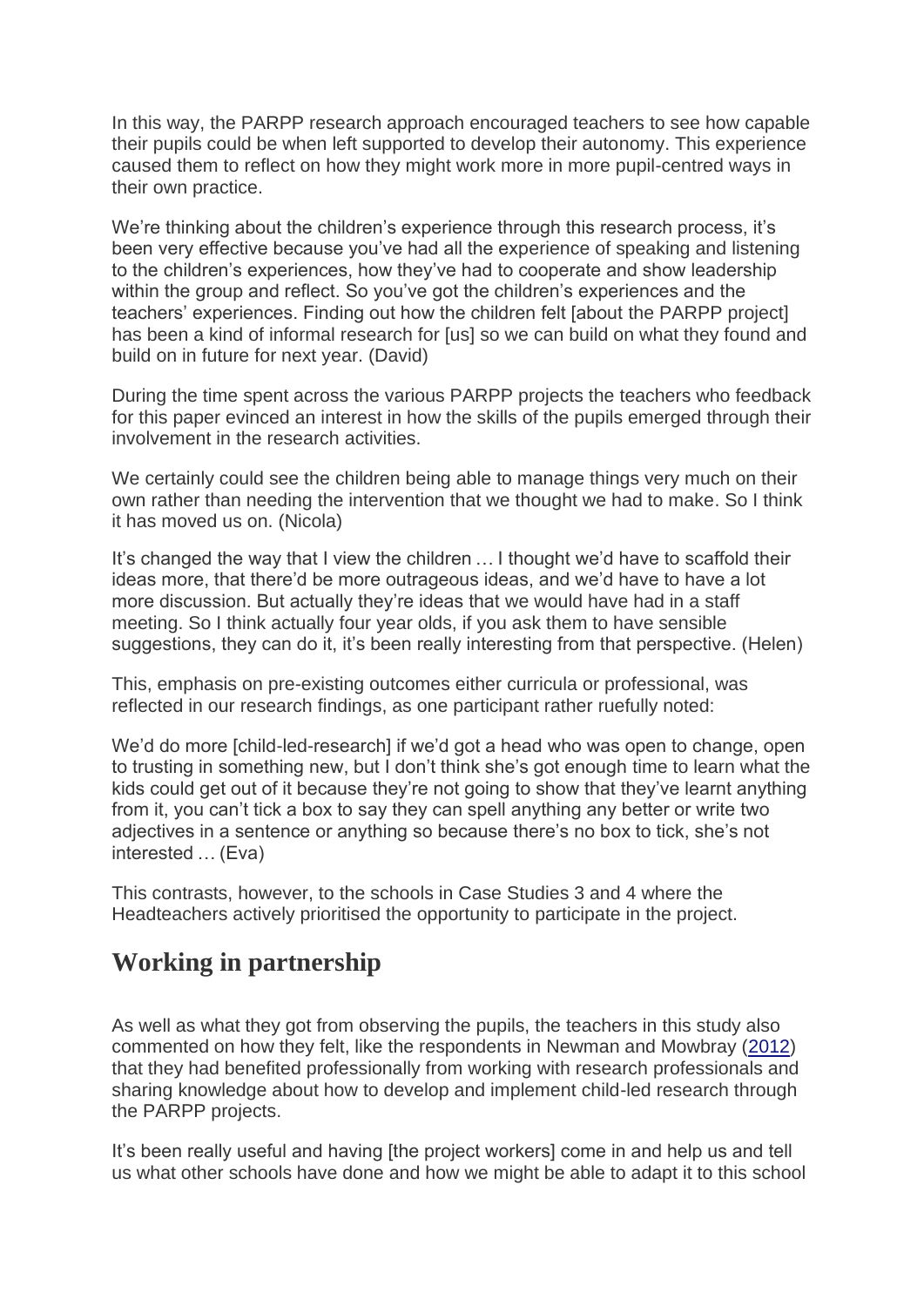because I probably wouldn't have had a clue. I went to the conference last year I got to see another school and how they'd used their research project which was really interesting so that was really good. (Sarah)

From this experience the teachers appeared to have developed new skills and confidence which they felt enhanced their own practice:

It has been very helpful for us to have a more objective view of what we're doing, having someone outside looking at it and evaluating it and suggesting ways that we can go forward, particularly in financial terms and having a broader view. (Nicola)

In some schools, the PARPP projects had a direct benefit to the whole of the school rather than just the pupils who were involved in the project or just one particular class. For example, in one project teachers, post-PARPP involvement, professed more confidence about putting an innovative research project together which, they now recognised, could potentially bring in external funding to raise their school's profile and enhance resources. As one respondent noted:

We're going to get children to list the things that we will need and that could be part of the bids. (Nicola)

Teachers also recognised that the PARPP project provided opportunities to engage with various school stakeholders in new ways through the methods developed by pupils working as researchers:

It's fantastic and it's opening different doors, if it does come through that the children can be selected to present their work [to their parents and the wider community] that would be fantastic. They would absolutely love it and some children would thrive on that, they would be in their element doing that. (Gail)

This project has made me realise how research can be used in a way to empower pupils, teachers and the school where each school has different projects to suit their needs and the school develops a very impressive and bespoke pupil-centred project. (Eva)

### **Obstacles**

For some teachers, a lack of time, as noted in the research cited in the literature review, restricted the potential of the PARPP involvement in the school. As several participants noted:

I would like the other teachers to show a bit of keenness and interest but I know they're all busy … What I wanted was for the children to generate information but what I got was, 'oh there's not enough time', 'oh you can't take the kids out of other lessons'. (Eva)

'It's [doing child-led research] is all tied up with the resources of time and whether we would be able to do it any differently'. (Helen)

Gail explained how a 'busy half term with lots of school visits' would inevitably limit the involvement of the pupils in their PARPP project: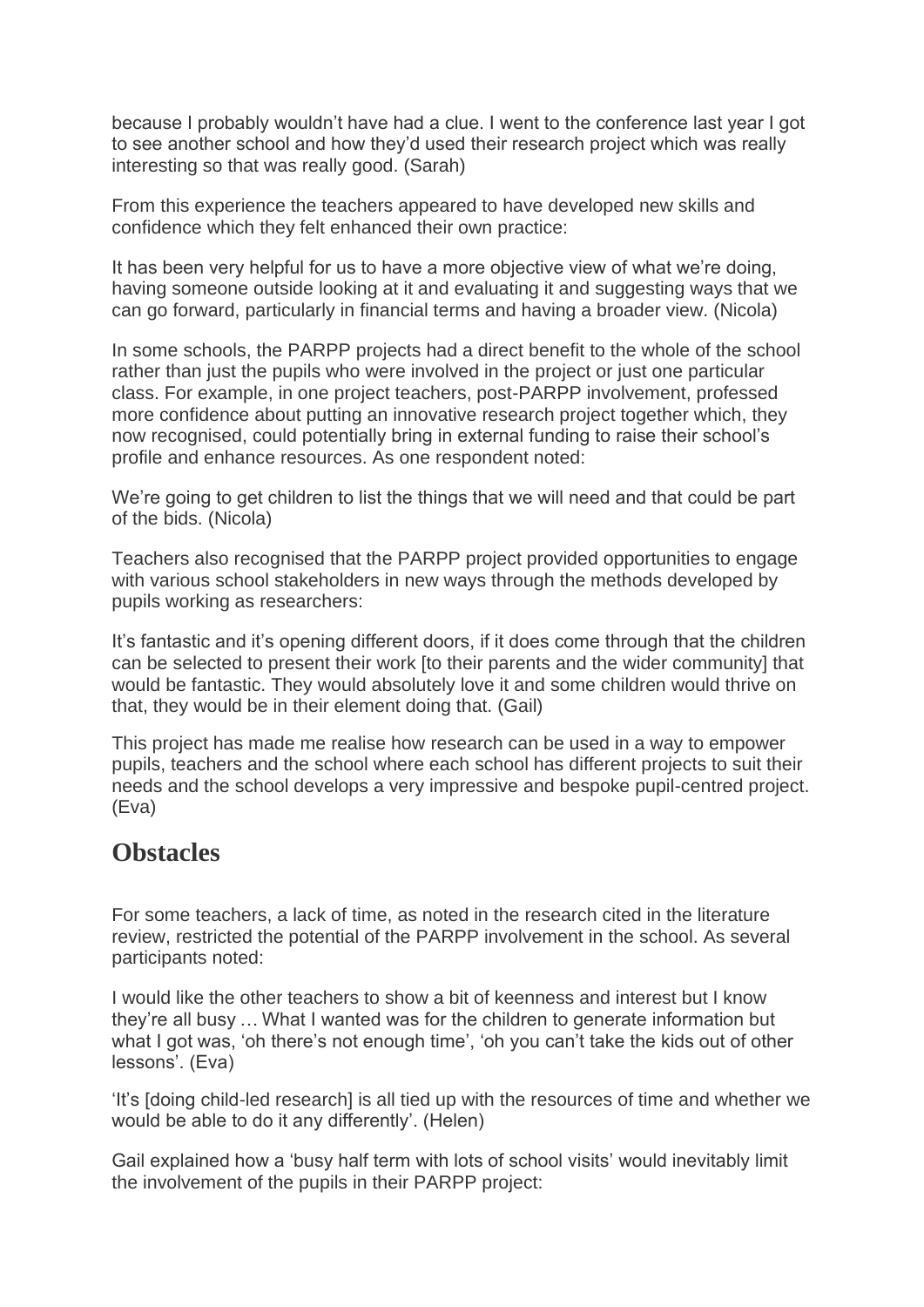If we had more time we could involve them more. That would be ideal, but I'm just thinking about the time involved, there's no time after this afternoon and I don't think it would happen just with this half term cos there's lots of visits and trips. (Gail)

In some schools (not included in this paper) the PARPP project was consistently perceived as additional work which was separate to pupils' curriculum-led learning which mean that it dropped down the school priorities, even where individual teachers had initially championed it. Sometimes, where projects got off the ground initially, they were left to develop in isolation, for example, as a separate Schools Council initiative. This meant that some projects did not fully develop. Even in some very successful projects, working with pupils to enhance their voice was sometimes seen as difficult to locate within established teaching and learning activities as evidenced in this exchange:

I:

Did PARPP enhance the pupil voice in school?

N:

I suppose it has done, yes. It certainly, it does to a limited extent, it does over the period which you are discussing it, and we make reference to it from time to time but it would be better if we could keep the momentum going but I haven't managed to do that.

I:

What do you think's made it difficult?

N:

I just haven't made the time to do it and I should have done but I just don't know how to manage that really … It's extending the curriculum, it's providing a bigger classroom for us but the children might not see that as a learning environment in the way that we want them to … (Nicola)

This extract highlights the difficulty for teachers of managing and developing a project once it has been implemented so it can be sustained. For this to take place, projects that focus on understanding and developing the pupils' voice often need to be prioritised within the school more effectively than was often possible . However, despite these obstacles, teachers in all of the PARPP projects discussed in this paper, felt that some progress had been made and that the project overall was contributing to an enhanced learning environment for pupils and teaching staff.

It will be interesting to see what the children's views are. I think we need to follow the year two up to find out whether it's actually eased their transition, whether it's set their minds at rest and then we will definitely know whether it was worth doing or not because the children come first and if it's helped the children then it's a good thing. (Gail)

# **Conclusions**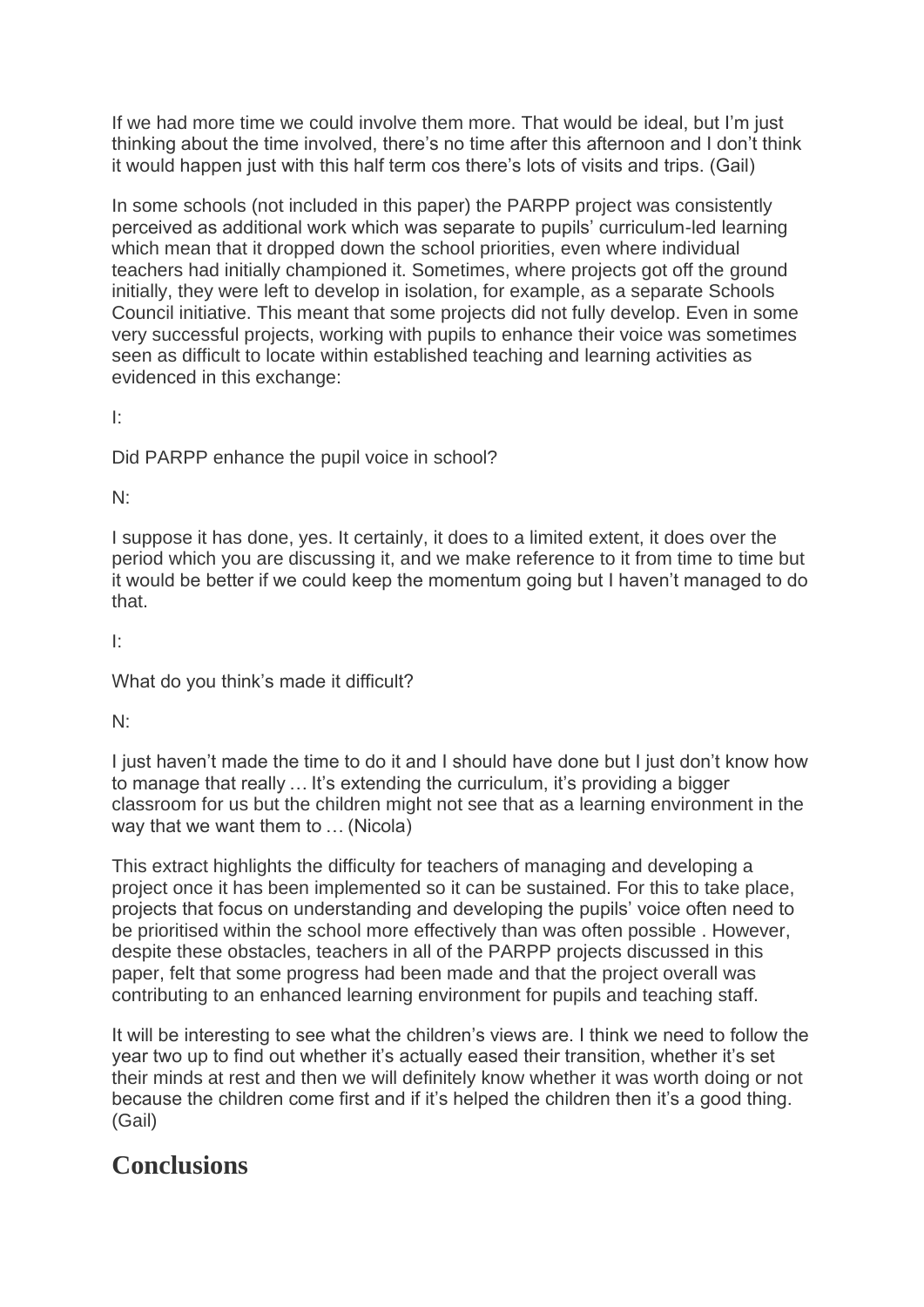As previously stated, this paper has sought specifically to ask can observing and/or experiencing pupil-led research help teachers more readily appreciate and support pupils as researchers in their own right. The interviews suggested that all the teachers did show an increased awareness of how pupils, through child-led, participatory research activities, could be more actively involved in decisions that affect their lives in school (and beyond). Even though in the initial meetings with teachers to discuss the project teachers had expressed a lack of knowledge and confidence about participation research methods (researcher field-notes). This initial lack of knowledge confirmed the extent to which exposure to participatory research methods is traditionally absent from current initial teacher-training research programmes. However, it contradicts the recommendations of the BERA/RSA Report, *Research and the Teaching Profession* [\(2014\)](http://www.tandfonline.com/doi/full/10.1080/03004279.2017.1414280) which identifies four ways in which research could and should contribute to initial teacher education and ongoing researcher development, of which the following is the most relevant to the work undertaken by PARPP:

[...] the content of teacher education programmes may be informed by researchbased knowledge and scholarship, emanating from a range of academic disciplines and epistemological traditions.

Even though pupil-led research remains more problematic than other, more mainstream teacher or enquiry-led methods for teachers, its importance, in terms of repositioning pupils as active agents in their own learning environment, should not, as this paper has hopefully indicated, be underestimated. However, encouraging teachers to engage in pupil-led research requires a reconceptualisation of the traditionally hierarchical relationship between teachers and their pupils and the perceived utility of research in teacher education and teaching practices which all tend towards a teacher-dominated view of the school environment and pupil identities, roles and experiences within it. In comparison, Driessnack [\(2006\)](http://www.tandfonline.com/doi/full/10.1080/03004279.2017.1414280) writes how co-researching with children has:

[...] the potential to shift the focus from adult-determined interests and agendas and redirect them, generating new hypotheses that might be more childdetermined … (1432)

This then is the ultimate value of pupil-led research in schools for teachers; it offers up the chance for teachers to gin an insight into more, or different, kinds of understanding about how pupils are experiencing their lives at school than would be possible if they, the adults, were organising research design and processes. Relinquishing that power and offering it to pupils, helping them to see school as a research environment and learning as a form of enquiry allows both teachers and pupils to rethink, extend and enrich their relationship in that environment as both researchers and the researched.

### **References**

1. Ball, S. 2003. "The Teachers Soul and the Terrors of Performativity." *Journal of Education Policy* 18 (12): 215–228. doi: 10.1080/0268093022000043065

[\[Taylor & Francis Online\]](http://www.tandfonline.com/doi/10.1080/0268093022000043065)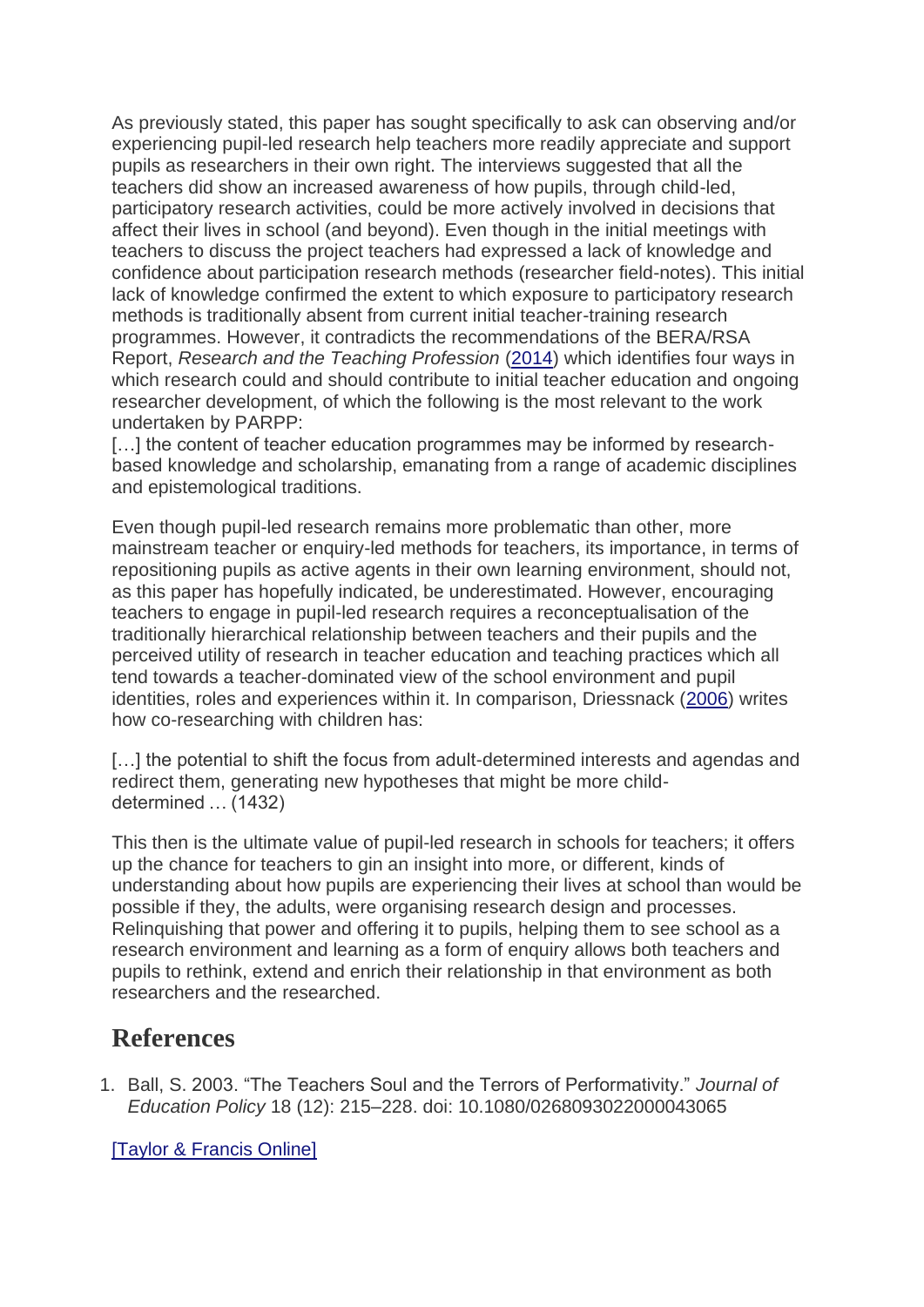#### [\[Google Scholar\]](http://scholar.google.com/scholar_lookup?hl=en&publication_year=2003&pages=215-228&issue=12&author=S.+Ball&title=The+Teachers+Soul+and+the+Terrors+of+Performativity&)

2. BERA. 2014. *BERA/RSA Report on Research and the Teaching Profession*. [https://www.bera.ac.uk/wp-content/uploads/2013/12/BERA-RSA-](https://www.bera.ac.uk/wp-content/uploads/2013/12/BERA-RSA-Research-Teaching-Profession-FULL-REPORT-for-web.pdf)[Research-Teaching-Profession-FULL-REPORT-for-web.pdf.](https://www.bera.ac.uk/wp-content/uploads/2013/12/BERA-RSA-Research-Teaching-Profession-FULL-REPORT-for-web.pdf)

#### [\[Google Scholar\]](http://scholar.google.com/scholar_lookup?hl=en&publication_year=2014&pages=215-228&issue=12&author=BERA&title=BERA/RSA+Report+on+Research+and+the+Teaching+Profession&)

3. Beycioglu, K., N. Ozer, and C. Uguralu. 2011. "Teachers' Views on Educational Research." *Teaching and Teacher Education* 26 (4): 1088–1093. doi: 10.1016/j.tate.2009.11.004

[\[Crossref\],](http://www.tandfonline.com/servlet/linkout?suffix=CIT0003&dbid=16&doi=10.1080%2F03004279.2017.1414280&key=10.1016%2Fj.tate.2009.11.004) [\[Web of Science ®\]](http://www.tandfonline.com/servlet/linkout?suffix=CIT0003&dbid=128&doi=10.1080%2F03004279.2017.1414280&key=000276590900044)

#### [\[Google Scholar\]](http://scholar.google.com/scholar_lookup?hl=en&publication_year=2011&pages=1088-1093&issue=4&author=K.+Beycioglu&author=N.+Ozer&author=C.+Uguralu&title=Teachers%E2%80%99+Views+on+Educational+Research&)

,

4. Bucknall, S. 2012. *Children as Researchers in Primary Schools*: *Choice, Voice and Participation*. Oxford: Routledge.

#### [\[Google Scholar\]](http://scholar.google.com/scholar_lookup?hl=en&publication_year=2012&issue=4&author=S.+Bucknall&title=Children+as+Researchers+in+Primary+Schools:+Choice,+Voice+and+Participation&)

5. Clark, A., and P. Moss. 2001. *Listening to Young Children: The Mosaic Approach*. London: National Children's Bureau for the Joseph Rowntree Foundation.

#### [\[Google Scholar\]](http://scholar.google.com/scholar_lookup?hl=en&publication_year=2001&issue=4&author=A.+Clark&author=P.+Moss&title=Listening+to+Young+Children:+The+Mosaic+Approach&)

6. Cohen, M., L. Manion, and K. Morrison, eds. 2007. *Research Methods in Education*. Oxon: Routledge.

#### [\[Crossref\]](http://www.tandfonline.com/servlet/linkout?suffix=CIT0006&dbid=16&doi=10.1080%2F03004279.2017.1414280&key=10.4324%2F9780203224342)

,

[\[Google Scholar\]](http://scholar.google.com/scholar_lookup?hl=en&publication_year=2007&issue=4&author=M.+Cohen&author=L.+Manion&author=K.+Morrison&title=Research+Methods+in+Education&)

7. Cremin, H., and B. Slatter. 2004. "Is It Possible to Access the 'Voice' of Pre-school Children? Results of a Research Project in a Pre-school Setting." *Educational Studies* 30 (4): 457–470. doi: 10.1080/0305569042000310363

,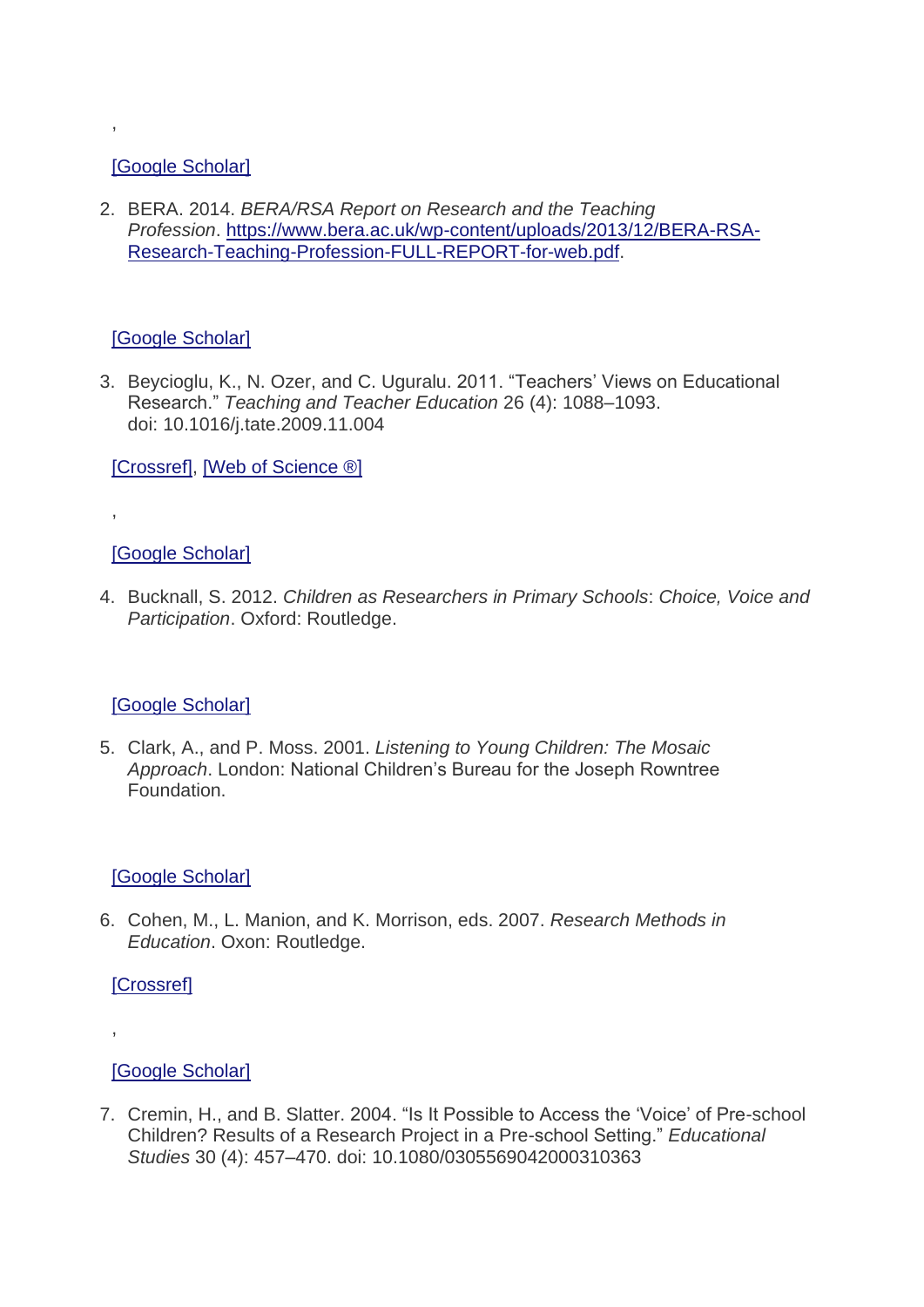#### [\[Taylor & Francis Online\],](http://www.tandfonline.com/doi/10.1080/0305569042000310363) [\[Web of Science ®\]](http://www.tandfonline.com/servlet/linkout?suffix=CIT0007&dbid=128&doi=10.1080%2F03004279.2017.1414280&key=000225572100007)

#### [\[Google Scholar\]](http://scholar.google.com/scholar_lookup?hl=en&publication_year=2004&pages=457-470&issue=4&author=H.+Cremin&author=B.+Slatter&title=Is+It+Possible+to+Access+the+%E2%80%98Voice%E2%80%99+of+Pre-school+Children?+Results+of+a+Research+Project+in+a+Pre-school+Setting&)

,

8. Department for Education. 2014. "Listening to and Involving Children and Young People." [https://www.gov.uk/government/publications/listening-to-and-involving](https://www.gov.uk/government/publications/listening-to-and-involving-children-and-young-people)[children-and-young-people.](https://www.gov.uk/government/publications/listening-to-and-involving-children-and-young-people)

#### [\[Google Scholar\]](http://scholar.google.com/scholar_lookup?hl=en&publication_year=2014&pages=457-470&issue=4&author=Department+for+Education&)

9. Dockett, S., J. Einarsdottir, and B. Perry. 2009. "Researching with Children: Ethical Tensions." *Journal of Early Childhood Research* 7 (3): 283–298. doi: 10.1177/1476718X09336971

**[\[Crossref\]](http://www.tandfonline.com/servlet/linkout?suffix=CIT0009&dbid=16&doi=10.1080%2F03004279.2017.1414280&key=10.1177%2F1476718X09336971)** 

,

#### [\[Google Scholar\]](http://scholar.google.com/scholar_lookup?hl=en&publication_year=2009&pages=283-298&issue=3&author=S.+Dockett&author=J.+Einarsdottir&author=B.+Perry&title=Researching+with+Children:+Ethical+Tensions&)

10.Driessnack, M. 2006. "Draw-and-tell Conversations with Children about Fear." *Qualitative Health Research* 16 (10): 1414–1435. doi: 10.1177/1049732306294127

[\[Crossref\],](http://www.tandfonline.com/servlet/linkout?suffix=CIT0010&dbid=16&doi=10.1080%2F03004279.2017.1414280&key=10.1177%2F1049732306294127) [\[PubMed\],](http://www.tandfonline.com/servlet/linkout?suffix=CIT0010&dbid=8&doi=10.1080%2F03004279.2017.1414280&key=17079802) [\[Web of Science ®\]](http://www.tandfonline.com/servlet/linkout?suffix=CIT0010&dbid=128&doi=10.1080%2F03004279.2017.1414280&key=000241996700008)

,

### [Google [Scholar\]](http://scholar.google.com/scholar_lookup?hl=en&publication_year=2006&pages=1414-1435&issue=10&author=M.+Driessnack&title=Draw-and-tell+Conversations+with+Children+about+Fear&)

11.Einarsdottir, J., S. Dockett, and R. Perry. 2009. "Making Meaning: Children's Perspectives Expressed Through Drawings." *Early Child Development and Care* 179 (2): 217–232. doi: 10.1080/03004430802666999

[\[Taylor & Francis Online\]](http://www.tandfonline.com/doi/10.1080/03004430802666999)

,

### [\[Google Scholar\]](http://scholar.google.com/scholar_lookup?hl=en&publication_year=2009&pages=217-232&issue=2&author=J.+Einarsdottir&author=S.+Dockett&author=R.+Perry&title=Making+Meaning:+Children%E2%80%99s+Perspectives+Expressed+Through+Drawings&)

12.French, A., and D. Hobbs. 2017. "'*So How Well did it Really Go'*? Working with Primary School Pupils as Project Evaluators: A Case Study." *TEAN Journal* 9 (1): 56–65.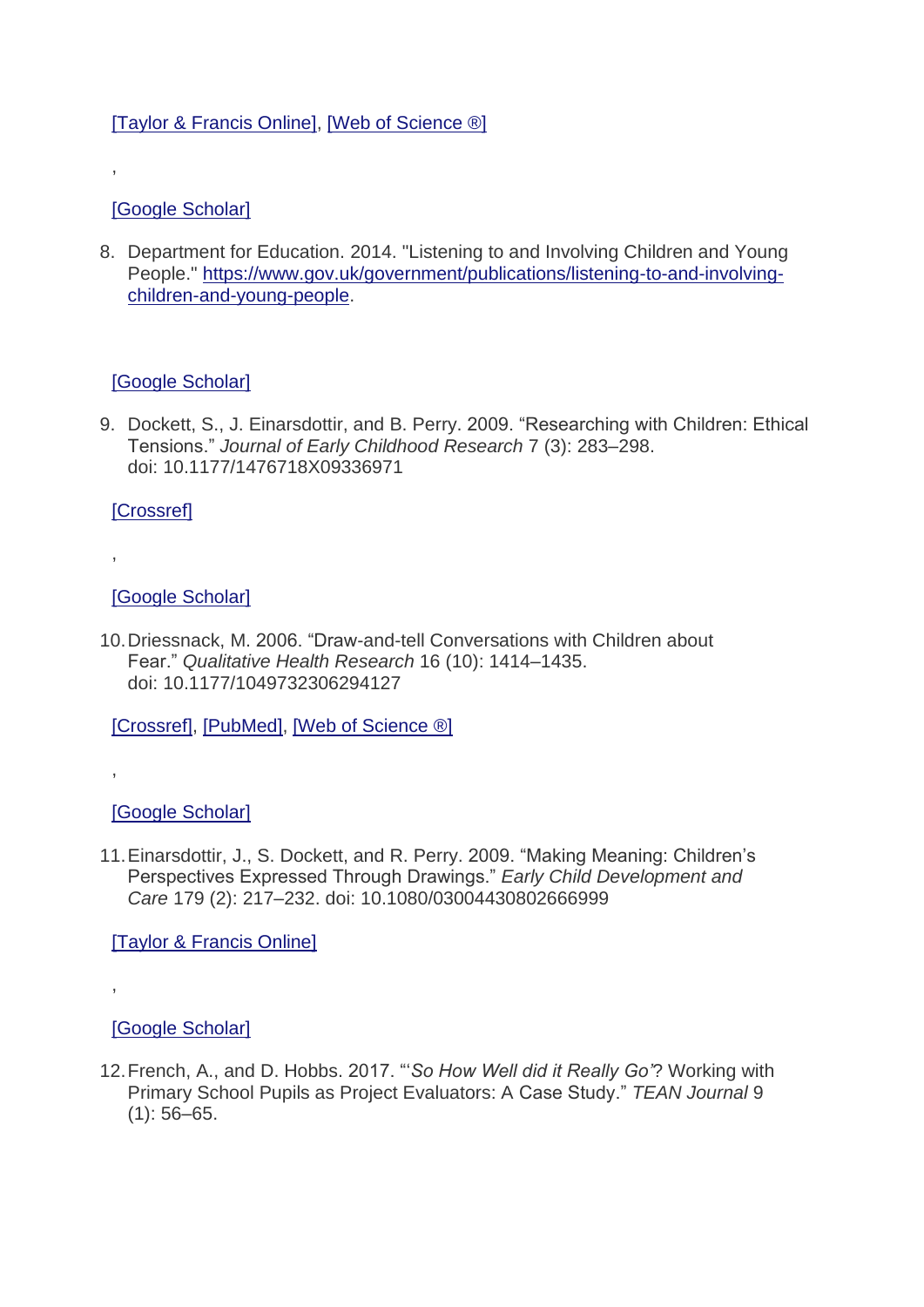[\[Google Scholar\]](http://scholar.google.com/scholar_lookup?hl=en&publication_year=2017&pages=56-65&issue=1&author=A.+French&author=D.+Hobbs&title=%E2%80%98So+How+Well+did+it+Really+Go%E2%80%99?+Working+with+Primary+School+Pupils+as+Project+Evaluators:+A+Case+Study&)

13.Gallacher, L. A., and M. Gallagher. 2008. "Methodological Immaturity in Childhood Research? Thinking Through 'Participatory Methods'." *Childhood* 15 (4): 499–516. doi: 10.1177/0907568208091672

[\[Crossref\],](http://www.tandfonline.com/servlet/linkout?suffix=CIT0013&dbid=16&doi=10.1080%2F03004279.2017.1414280&key=10.1177%2F0907568208091672) [\[Web of Science ®\]](http://www.tandfonline.com/servlet/linkout?suffix=CIT0013&dbid=128&doi=10.1080%2F03004279.2017.1414280&key=000261619800005)

### [\[Google Scholar\]](http://scholar.google.com/scholar_lookup?hl=en&publication_year=2008&pages=499-516&issue=4&author=L.+A.+Gallacher&author=M.+Gallagher&title=Methodological+Immaturity+in+Childhood+Research?+Thinking+Through+%E2%80%98Participatory+Methods%E2%80%99&)

14.Greene, S. M., and M. Hill. 2005. "Researching Children's Experiences: Methods and Methodological Issues." In *Researching Children's Experiences: Approaches and Methods*, edited by S. Greene and D.Hogan, 1–21. Thousand Oaks, CA: Sage Publications.

[\[Crossref\]](http://www.tandfonline.com/servlet/linkout?suffix=CIT0014&dbid=16&doi=10.1080%2F03004279.2017.1414280&key=10.4135%2F9781849209823.n1)

,

,

,

,

#### [\[Google Scholar\]](http://scholar.google.com/scholar_lookup?hl=en&publication_year=2005&pages=1-21&issue=4&author=S.+M.+Greene&author=M.+Hill&title=Researching+Children%E2%80%99s+Experiences:+Approaches+and+Methods&)

15.Greig, A., J. Taylor, and T. MacKay. 2007. *Doing Research with Children*. London: Sage.

[\[Crossref\]](http://www.tandfonline.com/servlet/linkout?suffix=CIT0015&dbid=16&doi=10.1080%2F03004279.2017.1414280&key=10.4135%2F9781849209045)

#### [\[Google Scholar\]](http://scholar.google.com/scholar_lookup?hl=en&publication_year=2007&issue=4&author=A.+Greig&author=J.+Taylor&author=T.+MacKay&title=Doing+Research+with+Children&)

16.Heath, S., V. Charles, G. Crow, and R. Wiles. 2007. "Informed Consent, Gatekeepers and Go-betweens: Negotiating Consent in Child- and Youthorientated Institutions." *British Educational Research Journal*33 (3): 283–299. doi: 10.1080/01411920701243651

[\[Taylor & Francis Online\],](http://www.tandfonline.com/doi/10.1080/01411920701243651) [\[Web of Science ®\]](http://www.tandfonline.com/servlet/linkout?suffix=CIT0016&dbid=128&doi=10.1080%2F03004279.2017.1414280&key=000246770800007)

#### [\[Google Scholar\]](http://scholar.google.com/scholar_lookup?hl=en&publication_year=2007&pages=283-299&issue=3&author=S.+Heath&author=V.+Charles&author=G.+Crow&author=R.+Wiles&title=Informed+Consent,+Gatekeepers+and+Go-betweens:+Negotiating+Consent+in+Child-+and+Youth-orientated+Institutions&)

17.House, R., ed. 2011. *Too Much, Too Soon? – Early Learning and the Erosion of Childhood*. Stroud: Hawthorn Press.

[\[Google Scholar\]](http://scholar.google.com/scholar_lookup?hl=en&publication_year=2011&issue=3&author=R.+House&title=Too+Much,+Too+Soon?+%E2%80%93+Early+Learning+and+the+Erosion+of+Childhood&)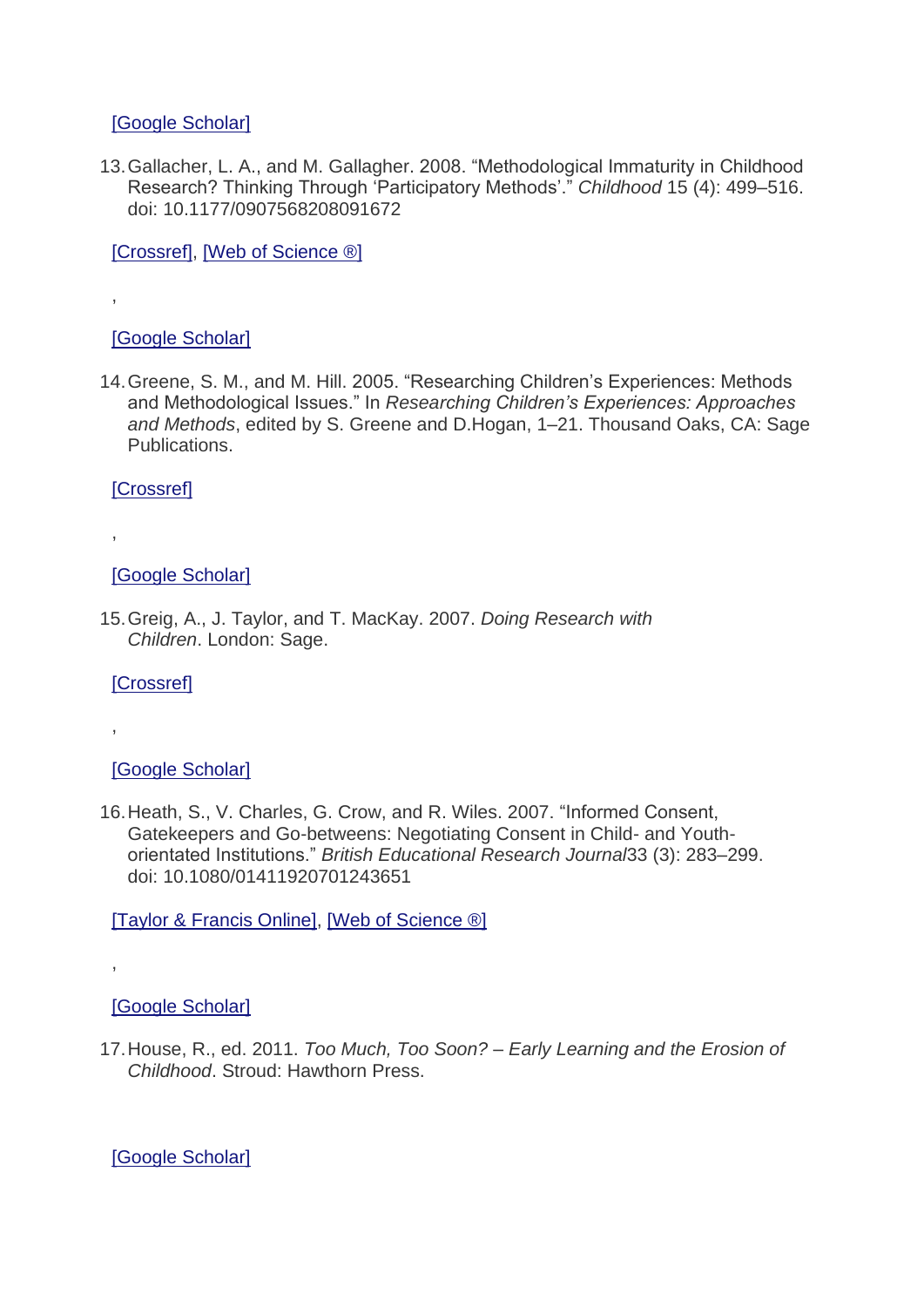18.Jones, L., J. Osgood, R. Holmes, and M. MacLure. 2014. "(Re)assembling, (Re)casting, and (Re)aligning Lines of De- and Re-Territorialisation of Early Childhood." *International Review of Qualitative Research* 7 (1): 58–79. doi: 10.1525/irqr.2014.7.1.58

#### **[\[Crossref\]](http://www.tandfonline.com/servlet/linkout?suffix=CIT0018&dbid=16&doi=10.1080%2F03004279.2017.1414280&key=10.1525%2Firqr.2014.7.1.58)**

,

#### [\[Google Scholar\]](http://scholar.google.com/scholar_lookup?hl=en&publication_year=2014&pages=58-79&issue=1&author=L.+Jones&author=J.+Osgood&author=R.+Holmes&author=M.+MacLure&title=(Re)assembling,+(Re)casting,+and+(Re)aligning+Lines+of+De-+and+Re-Territorialisation+of+Early+Childhood&)

19.Kellett, M. 2010. *Rethinking Children and Research*. London: Continuum.

#### [\[Google Scholar\]](http://scholar.google.com/scholar_lookup?hl=en&publication_year=2010&issue=1&author=M.+Kellett&title=Rethinking+Children+and+Research&)

20.Kerawalla, L. 2014. "Young Researchers' Use of the 'Our Story' App to Create Multimedia Experiential Research Narratives: Putting 'Me' Back into Accounts of Research Process." Presented at ICERI, Seville, November.

#### [\[Google Scholar\]](http://scholar.google.com/scholar_lookup?hl=en&publication_year=2014&issue=1&author=L.+Kerawalla&)

21.Kerawalla, L., and R. Webb. 2014. "'I did it mostly by myself': MyShout! and How It was Used by a 12-Year-Old Researcher to Support His Own Social Research Project." Proceedings of EduLearn14, Barcelona, July 7–9.

#### [\[Google Scholar\]](http://scholar.google.com/scholar_lookup?hl=en&publication_year=2014&issue=1&author=L.+Kerawalla&author=R.+Webb&)

22.Krappmann, L. 2010. The Weight of the Child's View (Article 12 of the Convention on the Rights of the Child). *The International Journal of Children's Rights* 18 (4): 501–513. doi: 10.1163/157181810X528021

[\[Crossref\]](http://www.tandfonline.com/servlet/linkout?suffix=CIT0022&dbid=16&doi=10.1080%2F03004279.2017.1414280&key=10.1163%2F157181810X528021)

,

,

#### [\[Google Scholar\]](http://scholar.google.com/scholar_lookup?hl=en&publication_year=2010&pages=501-513&issue=4&author=L.+Krappmann&title=The+Weight+of+the+Child%E2%80%99s+View+(Article+12+of+the+Convention+on+the+Rights+of+the+Child)&)

23.Leat, D., A. Reid, and R. Lofthouse. 2015. "Teachers' Experiences of Engagement with and in Educational Research: What can be Learned from Teachers' Views?" *Oxford Review of Education*. Published Online.

[\[Taylor & Francis Online\],](http://www.tandfonline.com/doi/10.1080/03054985.2015.1021193) [\[Web of Science ®\]](http://www.tandfonline.com/servlet/linkout?suffix=CIT0023&dbid=128&doi=10.1080%2F03004279.2017.1414280&key=000351901600008)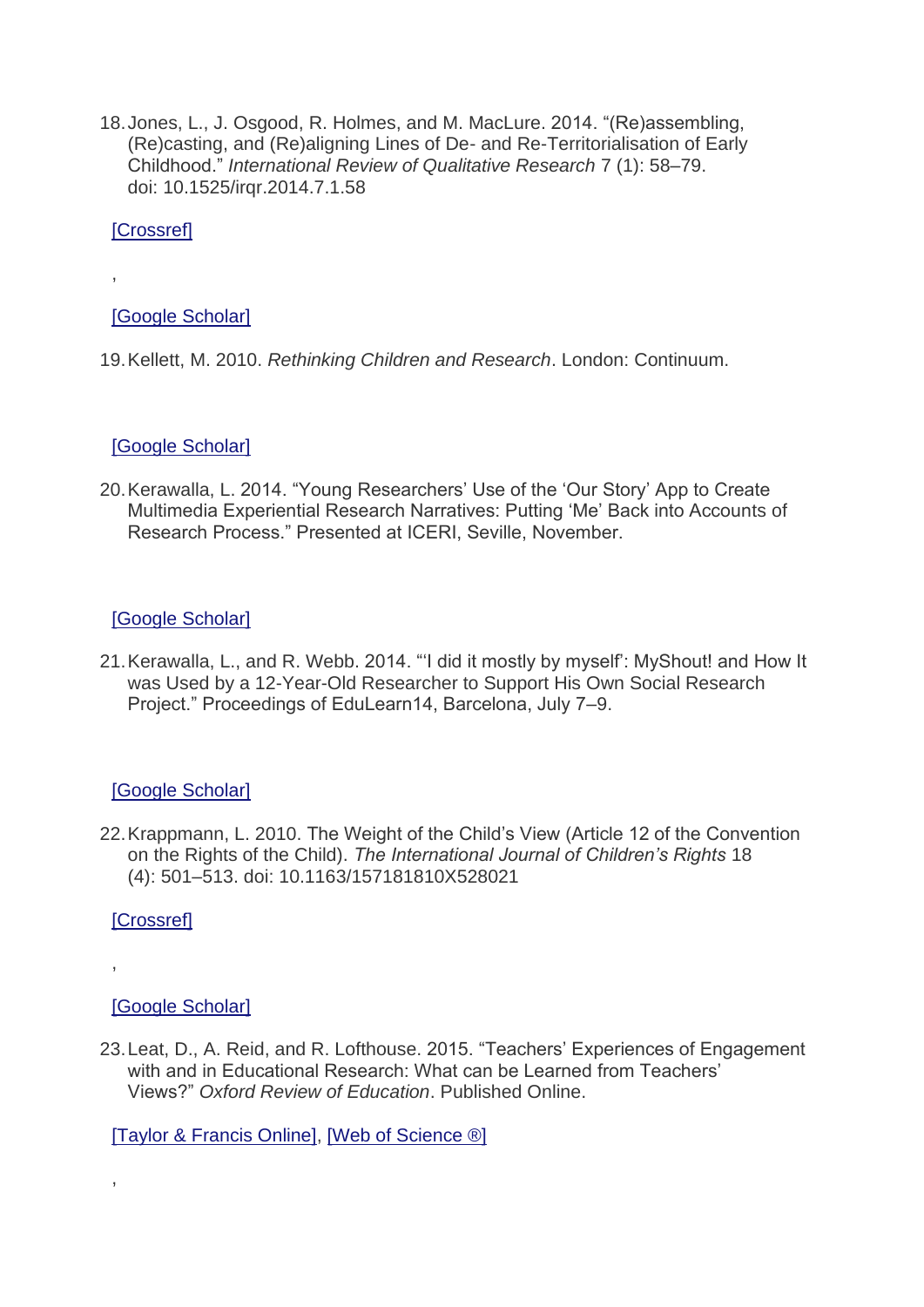[\[Google Scholar\]](http://scholar.google.com/scholar_lookup?hl=en&publication_year=2015&author=D.+Leat&author=A.+Reid&author=R.+Lofthouse&title=Teachers%E2%80%99+Experiences+of+Engagement+with+and+in+Educational+Research:+What+can+be+Learned+from+Teachers%E2%80%99+Views?&)

24.Lewis J., and C. McNaughton-Nicholls. 2014. "Design Issues." In *Qualitative Research Practice*, edited by J. Ritchie, J. Lewis, C. McNaughton-Nicholls, and R. Ormston, 2nd ed., 47–76. London: Sage.

#### [\[Google Scholar\]](http://scholar.google.com/scholar_lookup?hl=en&publication_year=2014&pages=47-76&author=J.+Lewis&author=C.+McNaughton-Nicholls&title=Qualitative+Research+Practice&)

25.Lowe, R. J. 2012. "Children Deconstructing Childhood." *Children & Society* 26 (4): 269–279. doi: 10.1111/j.1099-0860.2010.00344.x

[\[Crossref\],](http://www.tandfonline.com/servlet/linkout?suffix=CIT0025&dbid=16&doi=10.1080%2F03004279.2017.1414280&key=10.1111%2Fj.1099-0860.2010.00344.x) [\[Web of Science ®\]](http://www.tandfonline.com/servlet/linkout?suffix=CIT0025&dbid=128&doi=10.1080%2F03004279.2017.1414280&key=000304991400001)

[\[Google Scholar\]](http://scholar.google.com/scholar_lookup?hl=en&publication_year=2012&pages=269-279&issue=4&author=R.+J.+Lowe&title=Children+Deconstructing+Childhood&)

,

,

,

26.Lundy, L. 2007. "'Voice is not enough' conceptualising Article 12 of the United Nations Convention on the Rights of the Child." *British Education Research Journal* 33 (6): 927–942. doi: 10.1080/01411920701657033

[\[Taylor & Francis Online\],](http://www.tandfonline.com/doi/10.1080/01411920701657033) [\[Web of Science ®\]](http://www.tandfonline.com/servlet/linkout?suffix=CIT0026&dbid=128&doi=10.1080%2F03004279.2017.1414280&key=000251740300007)

[\[Google Scholar\]](http://scholar.google.com/scholar_lookup?hl=en&publication_year=2007&pages=927-942&issue=6&author=L.+Lundy&title=%27Voice+is+not+enough%27+conceptualising+Article+12+of+the+United+Nations+Convention+on+the+Rights+of+the+Child&)

27.Newman, L., and S. Mowbray. 2012. "We Were Expected to be Equal: Teachers and Academics Sharing Professional Learning Through Practitioner Inquiry." *Teachers and Teaching: Theory and Practice* 18 (4): 455–468. doi: 10.1080/13540602.2012.696046

[\[Taylor & Francis Online\],](http://www.tandfonline.com/doi/10.1080/13540602.2012.696046) [\[Web of Science ®\]](http://www.tandfonline.com/servlet/linkout?suffix=CIT0027&dbid=128&doi=10.1080%2F03004279.2017.1414280&key=000306378200005)

[\[Google Scholar\]](http://scholar.google.com/scholar_lookup?hl=en&publication_year=2012&pages=455-468&issue=4&author=L.+Newman&author=S.+Mowbray&title=We+Were+Expected+to+be+Equal:+Teachers+and+Academics+Sharing+Professional+Learning+Through+Practitioner+Inquiry&)

28.Oldenburg, R. 2000. *Celebrating the Third Place: Inspiring Stories about the "Great Good Places" at the Heart of Our Communities*. New York, NY: Marlowe & Company.

#### [\[Google Scholar\]](http://scholar.google.com/scholar_lookup?hl=en&publication_year=2000&issue=4&author=R.+Oldenburg&title=Celebrating+the+Third+Place:+Inspiring+Stories+about+the+%E2%80%9CGreat+Good+Places%E2%80%9D+at+the+Heart+of+Our+Communities&)

29.Osgood, J. 2016. "Post-modern Perspectives of Childhood." In *An Introduction to Early Childhood Studies*, edited by S. Powell and K. Smith, 4th ed. London: Sage.